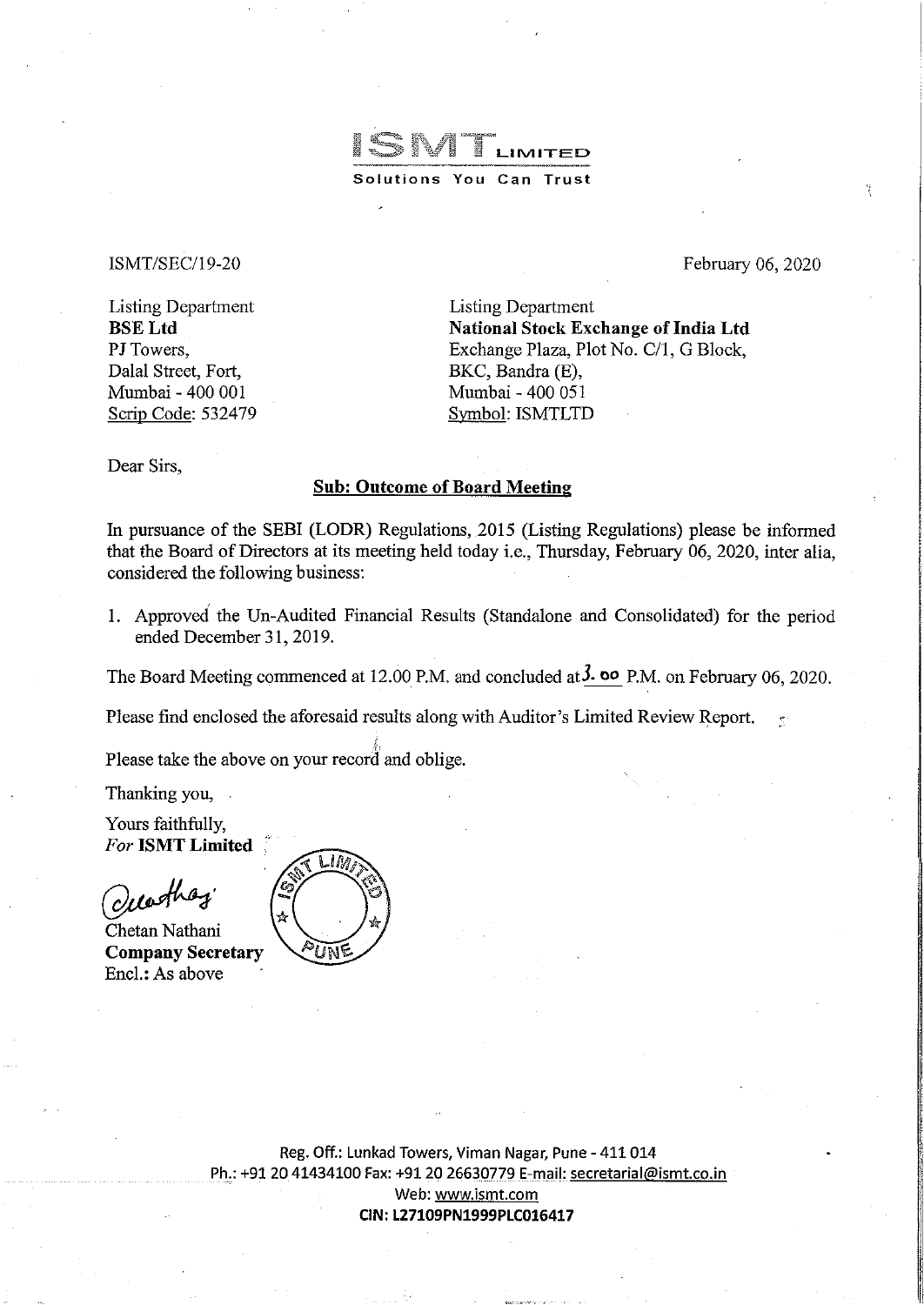Ŀ,

## STATEMENT OF STANDALONE UNAUDITED FINANCIAL RESULTS FOR THE QUARTER AND NINE MONTHS ENDED DECEMBER 31 ,2019

| Đ. |  |
|----|--|

|              |                                                                                       | Rs. in Crore<br><b>Standalone</b> |                                    |                   |                  |                                       |                                 |  |
|--------------|---------------------------------------------------------------------------------------|-----------------------------------|------------------------------------|-------------------|------------------|---------------------------------------|---------------------------------|--|
|              |                                                                                       |                                   |                                    |                   |                  |                                       |                                 |  |
| Sr.<br>No    | Particulars                                                                           | Dec. 31.<br>2019                  | Quarter ended<br>Sept. 30,<br>2019 | Dec. 31.<br>2018´ | Dec. 31,<br>2019 | Nine months ended<br>Dec. 31.<br>2018 | Year ended<br>March 31.<br>2019 |  |
|              |                                                                                       | <b>Unaudited</b>                  | <b>Unaudited</b>                   | Unaudited         | <b>Unaudited</b> | Unaudited                             | <b>Audited</b>                  |  |
|              | 1 income                                                                              |                                   |                                    |                   |                  |                                       |                                 |  |
|              | <b>Revenue from Operations</b>                                                        |                                   |                                    |                   |                  |                                       |                                 |  |
|              |                                                                                       |                                   |                                    |                   |                  |                                       |                                 |  |
|              | <b>Sales of Products</b>                                                              | 380.00                            | 408.64                             | 633.51            | 1,303.02         | 1,848.91<br>458.06                    | 2,423.39<br>541.28              |  |
|              | Less: Inter Segment Transfers                                                         | 68.23                             | 71.48                              | 142.03            | 224.91           | 65.59                                 |                                 |  |
|              | Inter Division Transfers                                                              | 15.49                             | 21.73                              | 22.24             | 65.23            |                                       | 86.67                           |  |
|              | (a) Gross Sales                                                                       | 296.28                            | 315.43                             | 469.24            | 1,012.88         | 1,325.26                              | 1,795,44                        |  |
|              | (b) Other Operating Revenue                                                           | 5.67                              | 6.56                               | 7.30              | 19.32            | 22.21                                 | 29.66                           |  |
|              | (c) Revenue From Operations - (a+b)                                                   | 301.95                            | 321.99                             | 476,54            | 1,032.20         | 1,347.47                              | 1,825.10                        |  |
|              | (d) Other Income                                                                      | 2.65                              | 3.84                               | 1.40              | 8.08             | 4.68                                  | 6.94                            |  |
|              | Total income $-(c+d)$                                                                 | 304,60                            | 325.83                             | 477.94            | 1,040.28         | 1,352.15                              | 1,832.04                        |  |
| $\mathbf{2}$ | <b>Expenses</b>                                                                       |                                   |                                    |                   |                  |                                       |                                 |  |
|              | (a) Cost of Materials Consumed                                                        | 133.81                            | 149.55                             | 253.82            | 524.26           | 717.56                                | 971.63                          |  |
|              | (b) Changes in inventones of finished goods, work -in -progress and<br>stock-in-trade | 25.86                             | 16.30                              | (0.72)            | 23.83            | (27.58)                               | 7.54                            |  |
|              | (c) Employee Benefits Expense                                                         | 33.71                             | 34.09                              | 34.74             | 102.04           | 97.44                                 | 132.84                          |  |
|              | (d) Finance Costs                                                                     | 68.89                             | 68.91                              | 66.66             | 203.01           | 209.93                                | 276.46                          |  |
|              | (e) Depreciation                                                                      | 15.52                             | 15.26                              | 13.81             | 46.12            | 4174                                  | 54.05                           |  |
|              | (f) Other Expenses                                                                    | 87.90                             | 101.08                             | 158.18            | 308.94           | 476.73 '                              | 600.16                          |  |
|              | <b>Total Expenses</b>                                                                 | 365.69                            | 385.19                             | 526.49            | 1.208.20         | 1,515.82                              | 2,042.68                        |  |
|              | 3 Profit / (Loss) before Exceptional Items and tax (1-2)                              | (61.09)                           | (59.36)                            | (48.55)           | (167.92)         | (163.67)                              | (210.64)                        |  |
| 4            | Exceptional items -a) Foreign Exchange (Gain) / Loss                                  | (1.51)                            | (1.92)                             | (3.44)            | (4.10)           | (4.61)                                | (2.24)                          |  |
|              | b) Depreciation on reclasification of asset held for sale                             |                                   |                                    |                   |                  |                                       | 20.38                           |  |
| 5            | Profit / (Loss) before tax (3-4)                                                      | (59.58)                           | (57.44)                            | (45.11)           | (163.82)         | (159.06)                              | (228.78)                        |  |
| 6            | Tax Expenses :                                                                        |                                   |                                    |                   |                  |                                       |                                 |  |
|              | (a) Current Tax                                                                       |                                   |                                    |                   |                  |                                       |                                 |  |
|              | (b) Income Tax of earlier years                                                       | (0.05)                            | (1.90)                             |                   | (1.95)           |                                       |                                 |  |
|              | (c) Deferred Tax (Refer Note No. 6)                                                   |                                   |                                    |                   |                  |                                       |                                 |  |
| 7            | Profit / (Loss) after tax (5-6)                                                       | (59.53)                           | (55.54)                            | (45.11)           | (161.87)         | (159.06)                              | (228, 78)                       |  |
|              | 8 Other Comprehensive Income (net of tax)                                             |                                   |                                    |                   |                  |                                       |                                 |  |
|              | (a) Items that will not be reclassified to Profit or Loss                             |                                   |                                    |                   |                  |                                       |                                 |  |
|              | Gain/ (Loss) on Remeasurement of Defined Benefit Plan (net of tax)                    | (0.31)                            | (0.26)                             | (0.25)            | (0.92)           | (0.58)                                | (0.84)                          |  |
|              | (b) Items that will be reclassified to Profit or Loss                                 |                                   |                                    |                   |                  |                                       |                                 |  |
| 9            | Other Comprehensive Income (Net of tax)                                               | (0.31)                            | (0.26)                             | (0.25)            | (0.92)           | (0.58)                                | (0.84)                          |  |
|              | 10 Total Comprehensive income for the period (7+9)                                    | (59.84)                           | (55.80)                            | (45.36)           | (162.79)         | (159.64)                              | (229.62)                        |  |
|              | 11 Paid-up Equity Share Capital (Face Value of Rs. 5/- per share)                     | 73.25                             | 73.25                              | 73.25             | 73.25            | 73.25                                 | 73.25                           |  |
|              | 12 Reserves Excluding Revaluation Reserve                                             |                                   |                                    |                   |                  | $\overline{a}$                        | (1,089.45)                      |  |
|              | 13 Earnings per share                                                                 |                                   |                                    |                   |                  |                                       |                                 |  |
|              | Basic & Diluted Earnings per share of Rs.5/- each (Rs.)<br>(not annualised)           | (4.06)                            | (3.79)                             | (3.08)            | (11.05)          | (10.86)                               | (15.62)                         |  |
|              |                                                                                       |                                   |                                    |                   |                  |                                       |                                 |  |

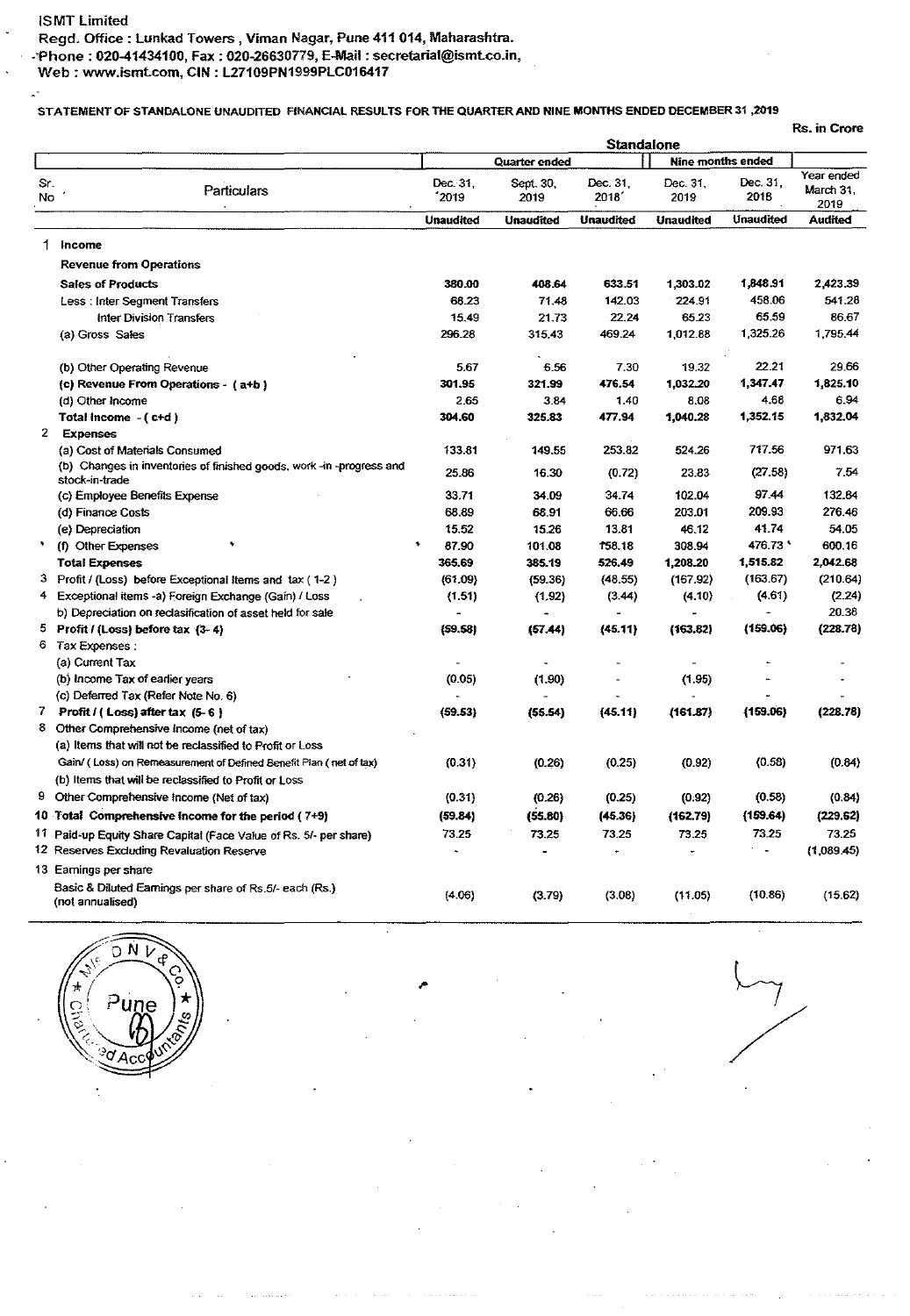#### ISMT Limited

# SEGMENT WISE STANDALONE UNAUDITED FINANCIAL RESULTS FOR THE QUARTER AND NINE MONTHS ENDED DECEMBER 31 ,2019.

|           |                                                                                                                                            |                              |                               |                              |                                  |                                  | Rs. in Crore                    |
|-----------|--------------------------------------------------------------------------------------------------------------------------------------------|------------------------------|-------------------------------|------------------------------|----------------------------------|----------------------------------|---------------------------------|
|           |                                                                                                                                            |                              |                               |                              |                                  |                                  |                                 |
|           |                                                                                                                                            | 1                            | 2                             | 3                            | 4                                | 5                                | 6                               |
| Sr<br>No. | Particulars                                                                                                                                | Quarter<br>ended<br>December | Quarter<br>ended<br>September | Quarter<br>ended<br>December | Nine Months<br>ended<br>December | Nine Months<br>ended<br>December | Year ended<br>March 31,<br>2019 |
|           |                                                                                                                                            | 31, 2019                     | 30, 2019                      | 31, 2018                     | 31, 2019                         | 31, 2018                         |                                 |
|           | $\cdot$                                                                                                                                    | Unaudited ·                  | <b>Unaudited</b>              | <b>Unaudited</b>             | Unaudited                        | <b>Unaudited</b>                 | <b>Audited</b>                  |
| 1         | <b>Segment Revenue</b>                                                                                                                     |                              |                               |                              |                                  |                                  |                                 |
|           | a) Gross Sales - Tube                                                                                                                      | 252.84                       | 263.63                        | 339.38                       | 864.64                           | 999.36                           | 1,403.88                        |
|           | Less: Inter Division                                                                                                                       | 15.49                        | 21.73                         | 22.24                        | 65.23                            | 65.59                            | 86.67                           |
|           |                                                                                                                                            |                              |                               |                              |                                  |                                  |                                 |
|           | Sub total                                                                                                                                  | 237.35                       | 241.90                        | 317.14                       | 799.41                           | 933.77                           | 1,317.21                        |
|           | b) Gross Sales - Steel                                                                                                                     | 127.16                       | 145.01                        | 294.13                       | 438.38                           | 849.55                           | 1,019.51                        |
|           | Less: Inter Segment                                                                                                                        | 68.23                        | 71.48                         | 142.03                       | 224.91                           | 458.06                           | 541.28                          |
|           | Sub total                                                                                                                                  | 58.93                        | 73.53                         | 152.10                       | 213.47                           | 391.49                           | 478.23                          |
|           |                                                                                                                                            |                              |                               |                              |                                  |                                  |                                 |
|           | <b>Total Segment Revenue</b>                                                                                                               | 296.28                       | 315.43                        | 469.24                       | 1,012.88                         | 1,325.26                         | 1,795.44                        |
|           | 2 Segment Results<br>Profit / (Loss) after Depreciation and Before Finance Costs<br>& Exceptional items, Unallocable income (net) and Tax. |                              |                               |                              |                                  |                                  |                                 |
|           | a) Tube                                                                                                                                    | 11.14                        | 8.33                          | 15.93                        | 38.42                            | 27,99                            | .48.53                          |
|           | b) Steel *                                                                                                                                 | (3.57)                       | (0.34)                        | 1.61                         | (4.33)                           | 16.05                            | 13.57                           |
|           | Total                                                                                                                                      | 7.57                         | 7.99                          | 17.54                        | 34.09                            | 44.04                            | 62.10                           |
|           | <b>Less: Finance Costs</b>                                                                                                                 | 68.89                        | 68.91                         | 66.66                        | 203.01                           | 209.93                           | 276.46                          |
|           | :a) Exceptional items - Foreign Exchange (Gain) / Loss                                                                                     | (1.51)                       | (1.92)                        | (3.44)                       | (4.10)                           | (4.61)                           | (2.24)<br>20.38                 |
|           | : b) Depreciation on recalsification of assets held for sale<br>Add: Unallocable Income<br>(Net of Unallocable Expenses)                   | 0.23                         | 1.56                          | 0.57                         | 1.00                             | 2.22                             | 3.72                            |
|           | Total Profit / (Loss) Before Tax                                                                                                           | (59.58)                      | (57.44)                       | (45.11)                      | (163.82)                         | (159.06)                         | (228.78)                        |
|           | Less: Tax Expenses                                                                                                                         |                              |                               |                              |                                  |                                  |                                 |
|           | <b>Current Tax</b>                                                                                                                         |                              |                               |                              |                                  |                                  |                                 |
|           | Income Tax of earlier years<br>Deferred Tax (Refer Note No. 6)                                                                             | (0.05)                       | (1.90)                        |                              | (1.95)                           |                                  |                                 |
|           | Total Profit / (Loss) After Tax                                                                                                            | (59.53)                      | (55.54)                       | (45.11)                      | (161.87)                         | (159.06)                         | (228.78)                        |
|           | 3 Capital Employed<br><b>Segment Assets</b>                                                                                                |                              |                               |                              |                                  |                                  |                                 |
|           | a) Tube                                                                                                                                    | 1,388.63                     | 1,406.01                      | 1,434.68                     | 1,388.63                         | 1,434.68                         | 1,463.96                        |
|           | b) Steel                                                                                                                                   | 367.71                       | 407.78                        | 412.84                       | 367.71                           | 412.84                           | 393.00                          |
|           | c) Unallocable                                                                                                                             | 692.77                       | 626.02                        | 658.18                       | 692.77                           | 658.18                           | 613.31                          |
|           | <b>Total Assets</b><br><b>Segment Liabilities</b>                                                                                          | 2,449.11                     | 2,439.81                      | 2,505.70                     | 2,449.11                         | 2,505.70                         | 2,470.27                        |
|           | a) Tube                                                                                                                                    | 126.97                       | 117.39                        | 111.14                       | 126.97                           | 111.14                           | 120.69                          |
|           | b) Steel                                                                                                                                   | 52.81                        | 44.38                         | 84.50                        | 52.81                            | 84.50                            | 59.72                           |
|           | c) Unallocable                                                                                                                             | 3,251.20                     | 3,200.07                      | 3,059.15                     | 3,251.20                         | 3,059.15                         | 3,108.94                        |
|           | <b>Total Liabilites</b>                                                                                                                    | 3,430.98                     | 3,361.84                      | 3,254.79                     | 3,430.98                         | 3,254.79                         | 3,289.35                        |
|           |                                                                                                                                            |                              |                               |                              |                                  |                                  |                                 |

\* Includes profit on steel captively consumed by Tube Segment

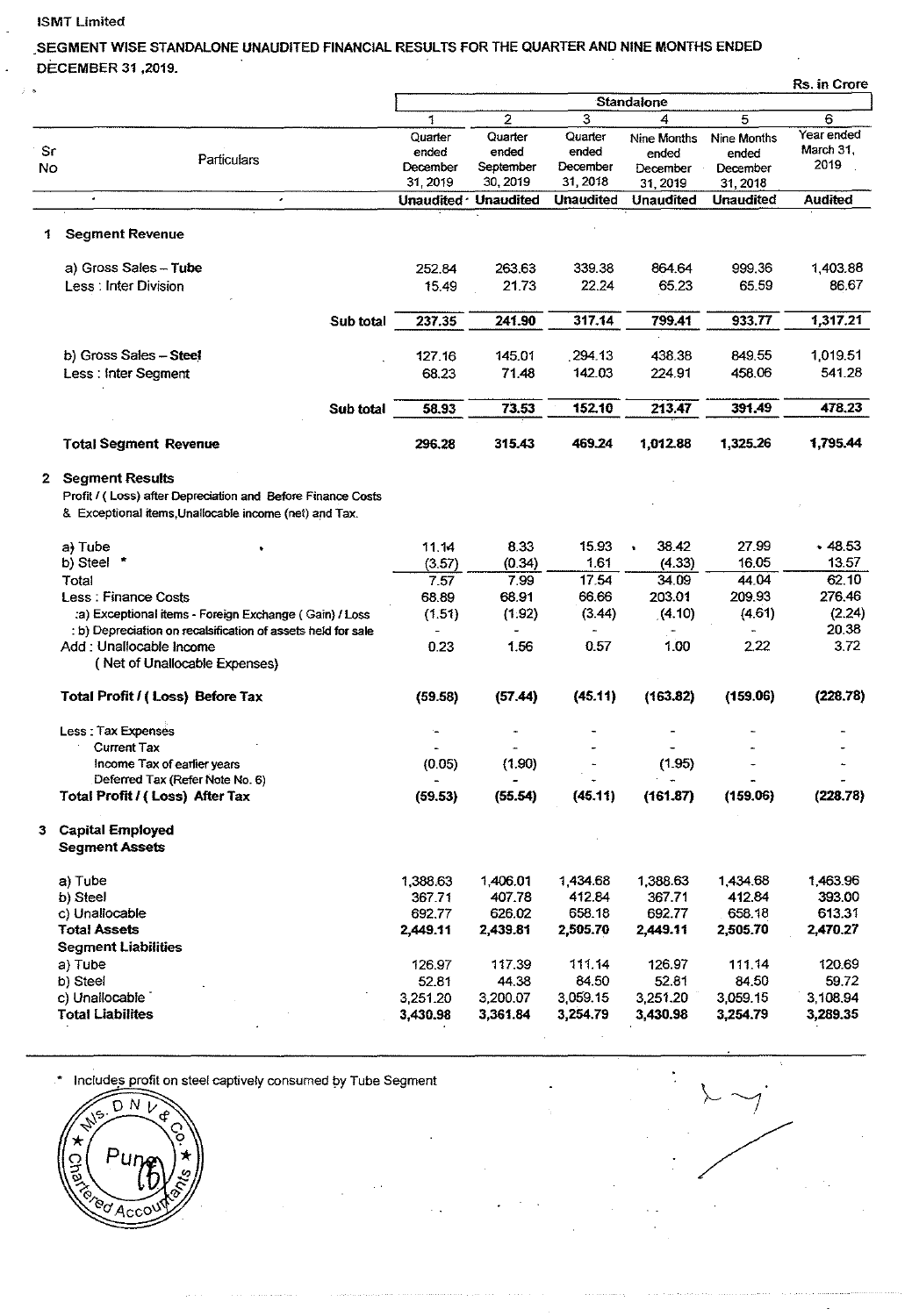#### NOTES ON STANDALONE UNAUDITED FINANCIAL RESULTS FOR THE QUARTER AND NINE MONTHS ENDED DECEMBER 31, 2019.

- 1. The Company had exercised the option as per Para 46A inserted in the AS-11 for treatment of exchange difference on long term monetary liabilities and opted to avail exemption as per para D13AA of lnd AS 101 "First -time Adoption of Indian Accounting Standards". Accordingly, Exchange Loss of Rs. 3.05 Crore for the quarter ended December 31, 2019 and Rs. 7.00 Crore for the nine months ended December 31, 2019 has been adjusted to the respective Property, Plant & Equipment.
- 2. The Company through its Subsidiary Company, ISMT Enterprises S.A., Luxembourg has invested Rs. 48.43 Crore in Structo Hydraulics AB, Sweden (SHAB). The Company has received approval from regulatory authorities for conversion into. equity of an amount of Rs. 33.33 Crore (USD 5 Million) due from SHAB on account of payment towards invocation of guarantee by lender of SHAB. Against the said dues, SHAB has allotted equity shares equivalent to Rs. 16.75 Crore to the company and for the remaining amount of Rs. 16.58 Crore, the Company is taking steps for implementing the same. The net receivables on account of sales made to SHAB as on December 31, 2019 are Rs.13.88 Crore and the same is considered as collectible. No provision, however, has been made as required by lnd AS 36 "Impairment of Assets" in respect of diminution in the value of investment, which is in the nature of forward integration and considered Strategic, Long Term. The financial effect, if *any.* of the same on net loss for the quarter and nine months ended December 31, 2019 is not ascertainable.
- 3. i) Maharashtra Electricity Regulatory Commission (MERC) had disallowed Company's petition regarding banking of energy facility under Energy Banking Agreement (EBA) vide its orders dated June 20, 2014 and January 12, 2015. The Company filed an appeal before the Appellate Tribunal For Electricity (APTEL) against the said order and the same has been dismissed by the APTEL vide their order dated April 1, 2016. The Company's appeal, challenging the APTEL order is pending before the Hon'ble Supreme Court. The Company had accrued EBA benefit aggregating to Rs. 49.97 Crore up to March 31, 2014, of which amount outstanding as on December 31, 2019 is Rs. 39.53 Crore,'representing excess energy charges paid to Maharashlra State Electricity Distribution Company Limited (MSEDCL) on account of non-availability of banking of energy facility. There has been no further accrual since April 1, 2014 on account of suspension of operation of power plant.

Being a sub-judice matter, it is not possible to reasonably or reliably determine the recoverable amount; hence the receivable from MSEDCL is measured on the reporting date at the carrying amount of Rs.39.53 Crore. The financial effect, if any, of the same on net loss for the quarter and nine months ended December 31, 2019, is not ascertainable.

ii) Considering prevailing uncertainties of running the 40 MW Captive Power Project (CPP) at Chandrapur, Maharashtra or disposing it as going concern or otherwise and pending outcome of supreme court decision as referred above, it is not possible to reasonably or reliably determine the recoverable amount and consequently to ascertain whether there is any impairment of the CPP as required by lnd AS 36 "Impairment of Assets". Hence the aforesaid asset is measured as at December 31 ,2019 at the carrying amount of Rs 234.12 Crore. The financial effect, if any, of the same on net loss for the quarter and nine months ended December 31, 2019 is not ascertainable.

- 4. Employee Benefits Expense includes remuneration payable to the Managing Director and Executive Director for the quarter ended December 31, 2019 of Rs. 0.86 Crore (Rs.8.56 Crore cumulative up to December 31, 2019) is subject to approval of lenders.
- 5. As per lnd AS- 12 "Income Tax", Minimum Alternate Tax (MAT) credit (unused tax credit) is regarded as Deferred Tax Assets and the same shall be recognised to the extent that it has become probable that future taxable profit will be available against which the unused tax credit can be utilised. In view of Business uncertainties and pending debt Resolution, it is difficult for the Company to fairly ascertain the probable future taxable profit against which MAT Credit can be utilized. Accordingly, the unabsorbed MAT credit of Rs. 82.05 Crore as at December 31, 2019, if any, shall be charged in the Statement of Profit and Loss to the extent it lapses in the respective years. The Company is in the process of evaluating the options permitted under seclion 1158AA of the income Tax Act, 1961 as introduced by the Taxation Laws (Amendment) ordinance, 2019, including the impact of the proposed restructuring of the debt. The financial effect, if any, of the same on net loss for quarter and nine months ended December 31,2019 is not ascertainable.

 $0.M @$ Deferred Tax Asset in respect of carried forward losses is recognized to the extent of Deferred Tax Grability.

sequent to RBI Circular dated February 12, 2018 the lenders have decided to explore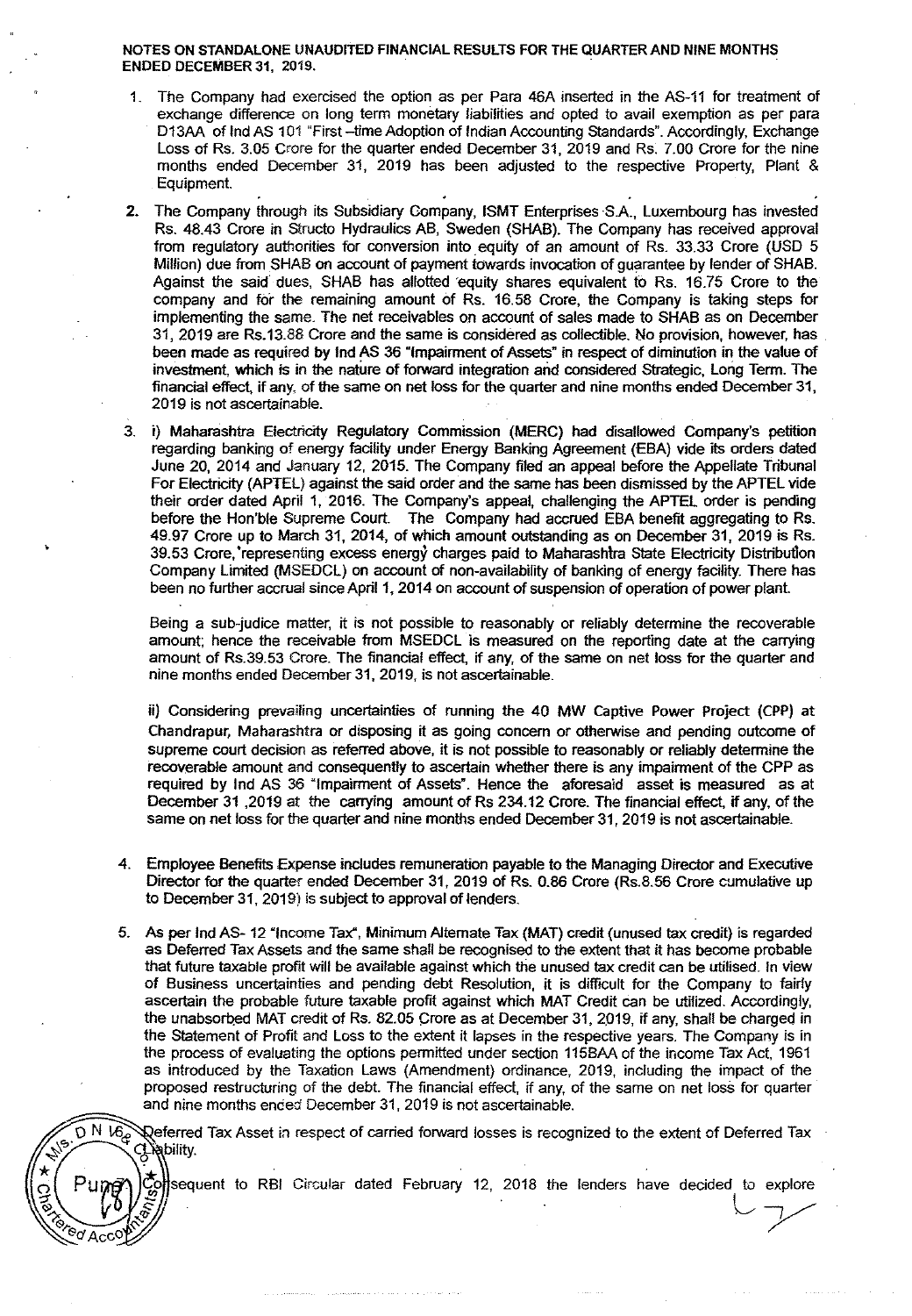assignment of debt as a Resolution Plan. Accordingly, Banks holding about 71 % of the principal debt have assigned their debt to Asset Reccnstructing Companies (ARCs) while Banks holding most of the remaining debt are also pursuing the process for assignment of debt to ARCs. ARCs in turn are expected to restructure the debt on a sustainable basis which inter alia could necessitate downsizing of debt including interest. Majority of lenders have signed Inter Credrtor Agreement (ICA) in line with RBI guidelines agreeing to restructure the debt. There has been a substantial progress on the Resolution Plan agreed to by the Banks and restructuring process is also initiated by the Company for the debt. Notwithstanding the pending restructuring of debt and balance confirmations from lenders, interest on the loans has been provided as per the terms of sanction letters of the respective banks on simple interest basis (excluding overdue I penal and compounding of interest). In view of restructuring exercise, occurrence of such interest though unascertained, however the same has been provided out of abundant precaution. The financial effect of non provision of overdue I penal and compounding of interest, if any, on net loss for the quarter and nine months ended December 31,2019 is not ascertainable.

- 8. As a result of various measures taken by the Company, Revenue and EBIDT of the Company has been continuously improving on year to year basis since financial year 2015-16 onwards. The EBIDT for the nine months ended December 31, 2019 is.Rs. 81.22 Crore. The levy of anti-dumping duty by the Government of India on import of tubes from China and pick-up in demand are some of other factors resulting in increase in Revenue and EBIDT. There has also been a substantial progress on the Resolution Plan agreed to by the Banks. Accordingly the Company has continued to prepare its financial results on 'Going Concern Basis'.
- 9. Tridem Port and Power Company Private limited (TPPCL), the wholly owned subsidiary of the Company, along with its subsidiaries had proposed to set up a thermal power project and captive port in Tamil Nadu. TPPCL had obtained the approvals for the projects including acquisition of land but no construction activity had commenced.

However, on account of subsequent adverse developments, the TPPCL had decided not to pursue these projects. There has been negligible interest from the potential buyers due to present power sector scenario. TPPCL has also unsuccessfully tried to sell the freehold land since there were no takers for the project.

Considering premature status of the project, prevailing power sector scenario, ongoing litigations, the various alternative usage of land of the project and inability to successfully pursue the sale of the project or its freehold land, it is not possible to reasonably or reliably determine the recoverable amount and consequently to ascertain whether there is any impairment of the amount invested in TPPCL as required by Ind AS 36 "Impairment of Assets" and hence the aforesaid asset is measured as at December 31, 2019 at the carrying amount of Rs 116.69 Crore (including advances given to TPPCL of Rs. 114.11 Crore). The financial effect, if any, of the same on net loss for the quarter and nine months ended December 31, 2019 is not ascertainable.

- 10. The Company has adopted modified retrospective approach as per Para C 8 (c) (ii) of "lnd AS 116- Leases" to its leases, effective April 1, 2019. As on the date of initial application, the lease liability is measured at the present value of remaining lease payments and right- of -use (ROU) asset has been recognised at an amount equal to the lease liability. In standalone financial results for the current period, operating Lease expenses has changed to depreciation cost for the ROU assets and finance oost for interest accrued on lease liability. The effect of adoption of tnd AS 116 on the results for the quarter and nine months ended December 31, 2019 is not material. To this extent, performance for the current quarter and nine months ended December 31, 2019 is not comparable with the previous results.
- II. The comparative figures have been regrouped and reclassified to meet the current quarter's I years classification.
- 12. The above results have been reviewed by the Audit Committee and approved by the Board of Directors at their meetings held on February 06, 2020.The Statutory Auditors of the Company have carried out a "limited Review "of the results for the quarter and nine months ended December 31, 2019.

For ISMT Limited *Y(* 

RajivGo **Chief Financial Officer** 



pte: February 06, 2020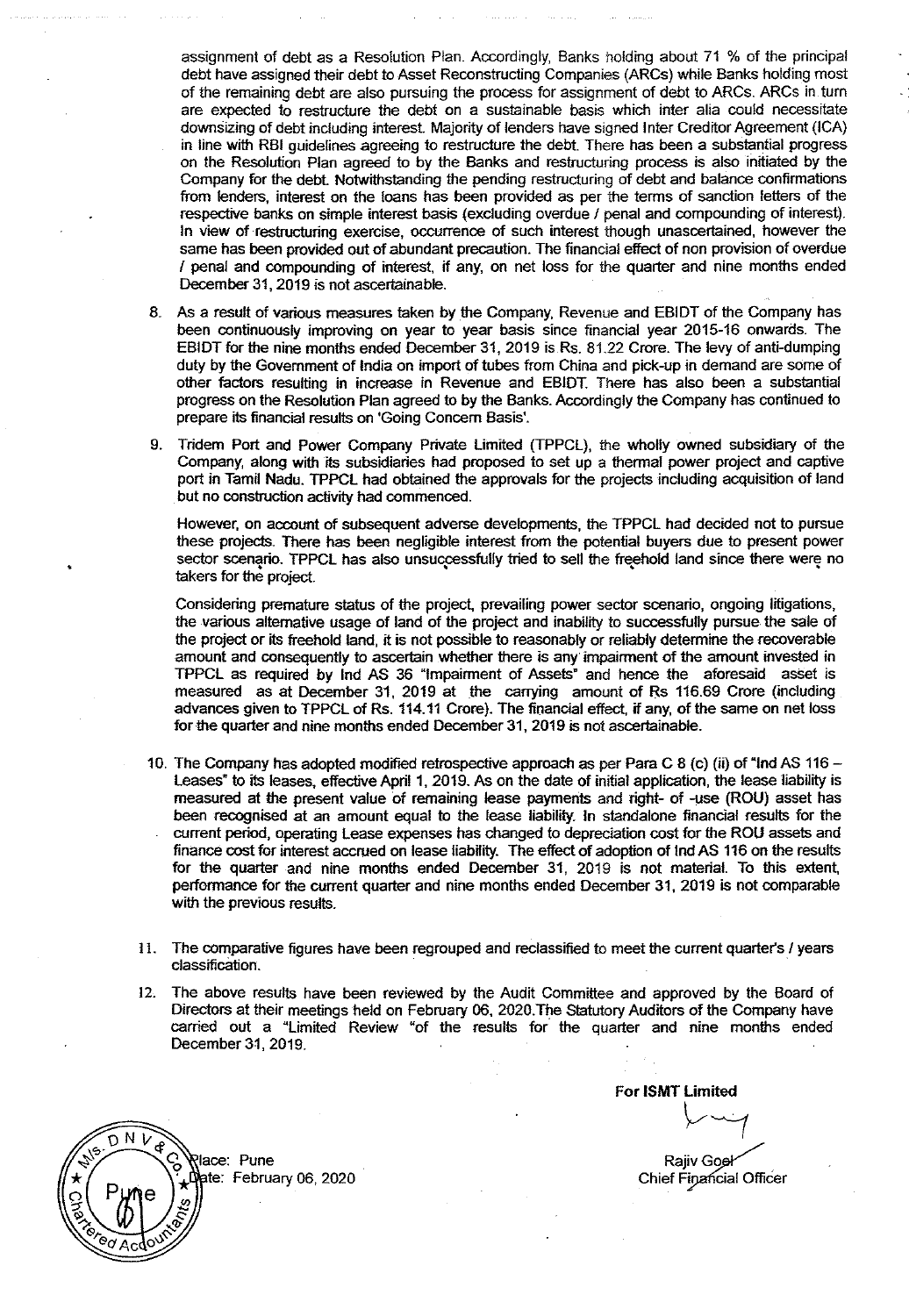# NV & CO Chartered Accountants

ţ

Independent Auditor's Review Report on Standalone Unaudited Financial Results for the quarter and nine months ended December 31, 2019 of ISMT Limited Pursuant to the Regulation 33 of the SEBI (Usting Obligations and Disclosure Requirements) Regulations, 2015

# To, The Board of Directors, ISMT Umited.

- 1. We have reviewed the accompanying Statement of Standalone Unaudited Financial Results of ISMT Umited ("the Company"), for the quarter and nine monthsended December 31, 2019("the . Statement"), attached herewith, being submitted by the . Company pursuant to the requirement of Regulation 33 of the SEBI (Usting Obligations and Disclosure Requirements) Regulations, 2015, as amended('Listing Regulations'), which ·has been initialed by us for the purpose of identification.
- *2.* The Statement, whichis the responsibility of the Company's management and approved by the Board of Directors in their respective meeting held on February 06, *2020* has been prepared in accordance with the recognition and measurement principles laid down in Indian Accounting Standard (Ind AS) 34 "Interim Financial Reporting" prescribed under Section 133 of the Companies Act, *2013* read with relevant rules issued thereunder and other accounting principles generally accepted in India. Our responsibility is to express a conclusion on the Statement based on our review.
- 3. We conducted our review of the Statement in accordance with the Standard on Review Engagements (SRE) *2410* "Review of Interim Financial Information Performed by the Independent Auditor of the Entity", issued by the Institute of Chartered Accountants of India. This standard requires that we plan and perform the review to obtain moderate assurance as to whether the statement is free of material mis-statement. A review gt interim financial information, consists of making inquiries, primarily of persons responsible for financial and accounting matters, and applying analytical and other review procedures. A review is substantially less· in scope than an audit conducted in accordance with Standards on Auditing and consequently does not enable us to obtain assurance that we would become aware of all significant matters that might be identified in an audit. Accordingly, we do not express an audit opinion.
- 4. Basis for qualified Conclusion:
	- a) The Company has outstanding Minimum Alternate Tax (MAT) entitlement, classified as Deferred Tax Asset as per "lnd AS- *12-* Income Taxes", of Rs.82.05 Crores as on December 31, 2019. Taking into consideration the loss during the period ended December 31, 2019 and carried forward losses under the Income Tax, in our opinion, it is not probable that the MAT entitlement can be adjusted within the specified period against the future taxable profits under the provisions of Income Tax Act 1961. In view of the same, in our opinion, the MAT entitlement cannot be continued to be recognised as an asset in terms oflnd AS-12. Non-writing off of the same has resulted in understatement of loss for the quarter and nine months ended December 31, 2019 and verstatement of other equity by Rs.82.05 Crores.



9 14/2, Mahalaxmi Ind. Estate, D. Shivner Road, Lower Paref, Mumbai- 400 013. India. Tel# +91-22-61491000 Branch: Pune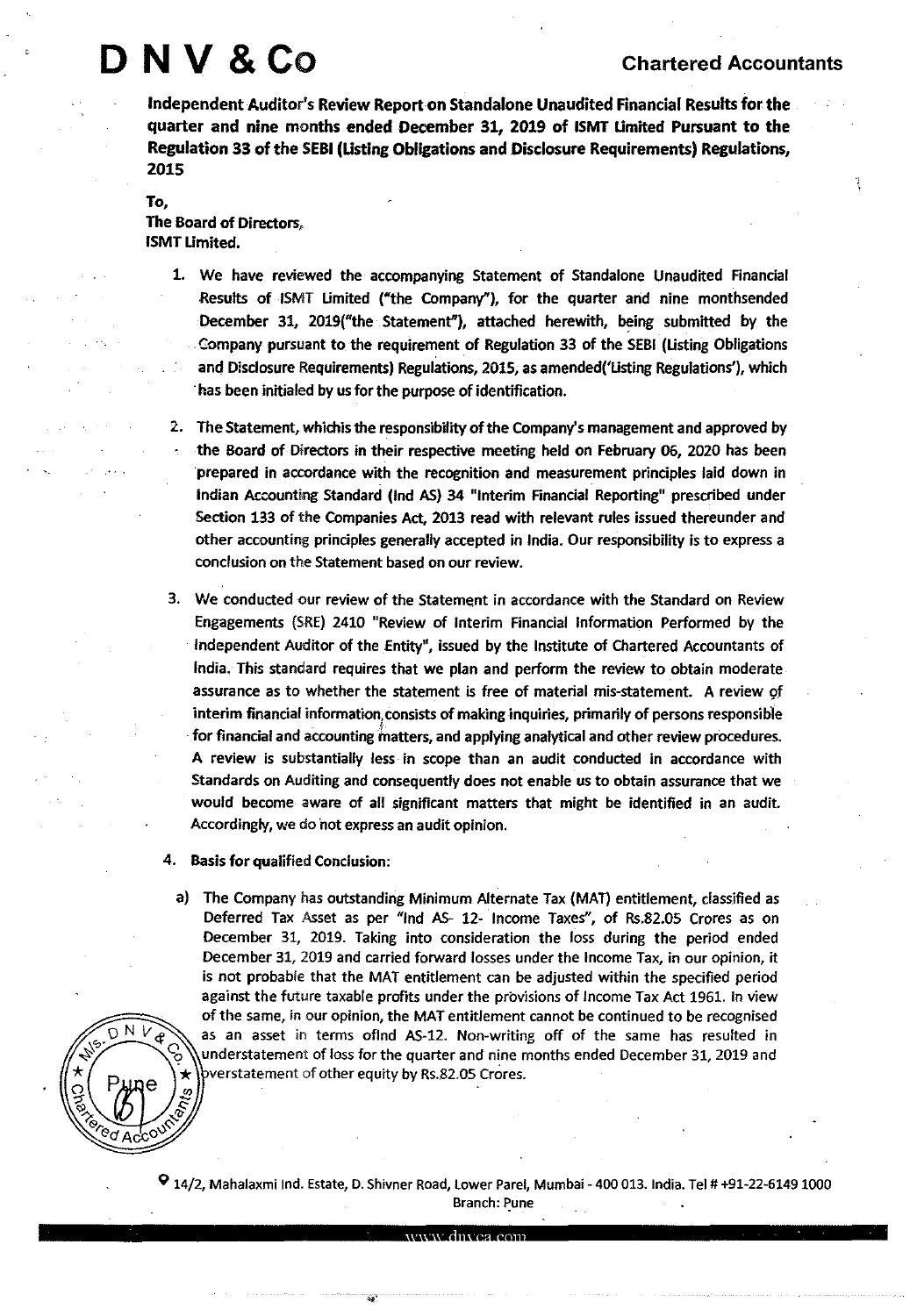- b) The Company, through its subsidiary, has invested Rs. 48.43 Crores in Structo Hydraulics AB Sweden (SHAB). Net receivables (net of claims) to the company from SHAB against the supplies made is Rs. 13.88 Crores. The Company has received approval from regulatory authorities for conversion into equity of an amount of Rs. 33.33 Crore (USD S Million) due from SHAB on account of payment towards invocation of guarantee by lender of SHAB, out of which equity shares equivalent to Rs. 16.7S Crore has been allotted to the Company and for the remaining amount of Rs. 16.58 Crore, the Company is taking steps for implementation of the same.SHAB has been incurring losses and its net worth is also eroded due to continuing losses. No provision for diminution in value of investment and net receivable against supplies is made by the company as explained in Note No.2 of the Statement. We are unable to comment on the same and ascertain its impact, if *any,* on net loss for the quarter and nine months ended December 31, 2019 and other equity as on that date in respect of the above matters.
- c) The Company had recognized claim in earlier years, of which outstanding balance as on December 31,2019 is Rs. 39.53 Crores, against Maharashtra State Electricity Distribution Company Ltd. (MSEDCL) for non-implementation of Energy Banking Agreement. The Company had appealed to Appellate Tribunal (APTEL) against the order passed by Maharashtra Electricity Regulatory Commission (MERC) and the same has been dismissed by the APTEL The Company has preferred appeal before the hon'ble Supreme Court against the order of APTEL The realization of this claim is contingent and dependent upon the outcome of the decision of the Supreme Court. In our opinion the recognition of above claim, being contingent asset in nature, is not in conformity with "lnd AS-37, Provisions, Contingent liabilities and Contingent assets". Recognition of the above claim has resulted in overstatement of other equity by Rs.39.53 Crores as at December 31, 2019. Refer Note No. 3 (i) of the Statement.
- d) The Company is unable to determine the recoverable value of 40 MW Captive Power Project (CPP) at Chandrapur, Maharashtra for the reasons stated in Note no 3(ii) of the Statement; hence, the CPP is measured on December 31,2019 at the carrying amount of Rs. 234.12 Crores and impairment loss, if *any,* is not recognised as required by lnd AS 36 "Impairment of the Assets". In view of the aforesaid, we are unable to determine the impact of the same, if any, on the net loss for the quarter and nine months ended December 31, 2019 and other equity as on that date.
- e) The Company is unable to determine the recoverable value of investment (including advances) in Tridem Port and Power Company Private Umited (TPPCL), wholly owned subsidiary company, of Rs.116.69 Crores on Balance Sheet date for the reasons stated in Note No.9 of the Statement. Hence impairment loss, if *any,* is not recognised as required by lnd AS 36 "Impairment of the Assets". In view of the aforesaid, we are unable to determine the impact of the same, if *any,* on the net loss for the quarter and nine months ended December 31, 2019 and other equity as on that date.
- f) Pending approval/ sanction of debt restructuring scheme by lenders and balance confirmation from lenders, the Company has not provided for the overdue /penal interest, if any, for the reasons stated in Note No. 7. of the Statement. The quantum and its impact, if any, on the net loss for the quarter and nine months ended December 31, 2019 and other equity on that date is unascertainable.

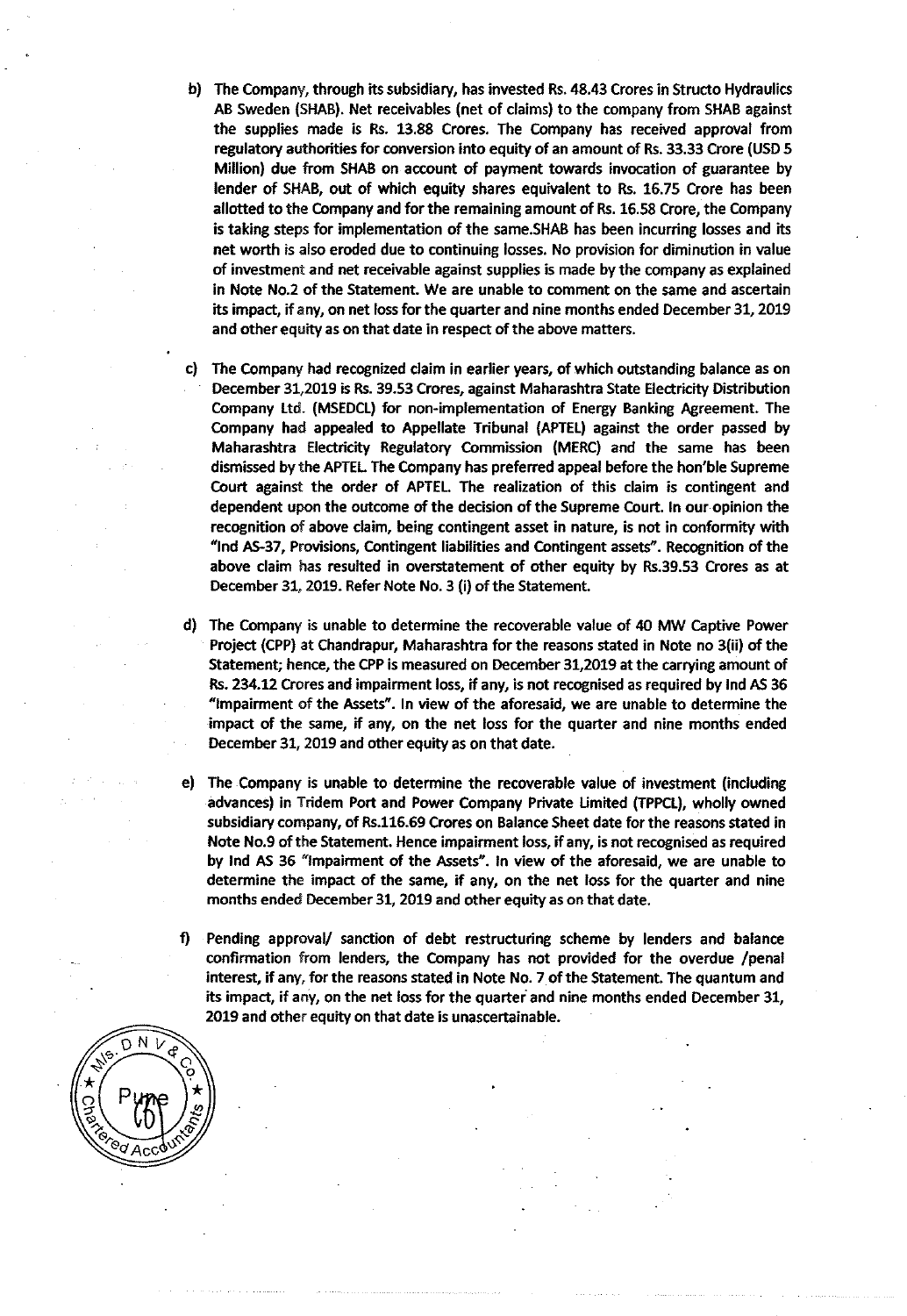5. Based on our review conducted and procedure performed as stated in paragraph 3 above, with the exception of the matter described in the Basis for Qualified Conclusion in Paragraph 4 above, nothing has come to our attention that causes us to believe that the accompanying statement prepared in accordance with recognition and management principles laid down in aforesaid Indian Accounting Standard ("lndAS")and other recognized accounting principles generally accepted in India, has not disclosed the information required to be disclosed in terms of Regulation 33 of the Usting Regulations, as amended from time to time, including the manner in which it is to be disclosed, or that it contains any material misstatement.

#### 6. Emphasis of Matters:

We draw attention to the following matters in Notes to the Statement;

- a) Note No 4 of the Statement, regarding remuneration payable to Managing Director and Executive Director amounting to Rs. 0.86 Crores for the quarter ended December 31, 2019 and cumulative up to December 31, 2019 amounting to Rs. 8.S6 Crores is subject to approval of Lenders.
- b) The Company has accumulated losses and its net worth has been fully eroded, the company has incurred net cash loss during the period ended December 31, 2019 and previous years and the company's current liabilities exceeded its current assets as at December 31, 2019. These conditions indicate the existence of a material uncertainty about the Company's ability to continue as a going concern. However, the financial results of the company have been prepared on a going concern basis for the reasons stated in the Note No. 8 of the Statement.

Our conclusion on the Statement is not modified in respect of the above matters.



Place: Pune Date: February 06, 2020 For D N V & Co Chartered Accountants Firm Registration No.: 102079W

CA Bharat Jain Partner Membership No.: 100583 UDIN:20100583MMBN5823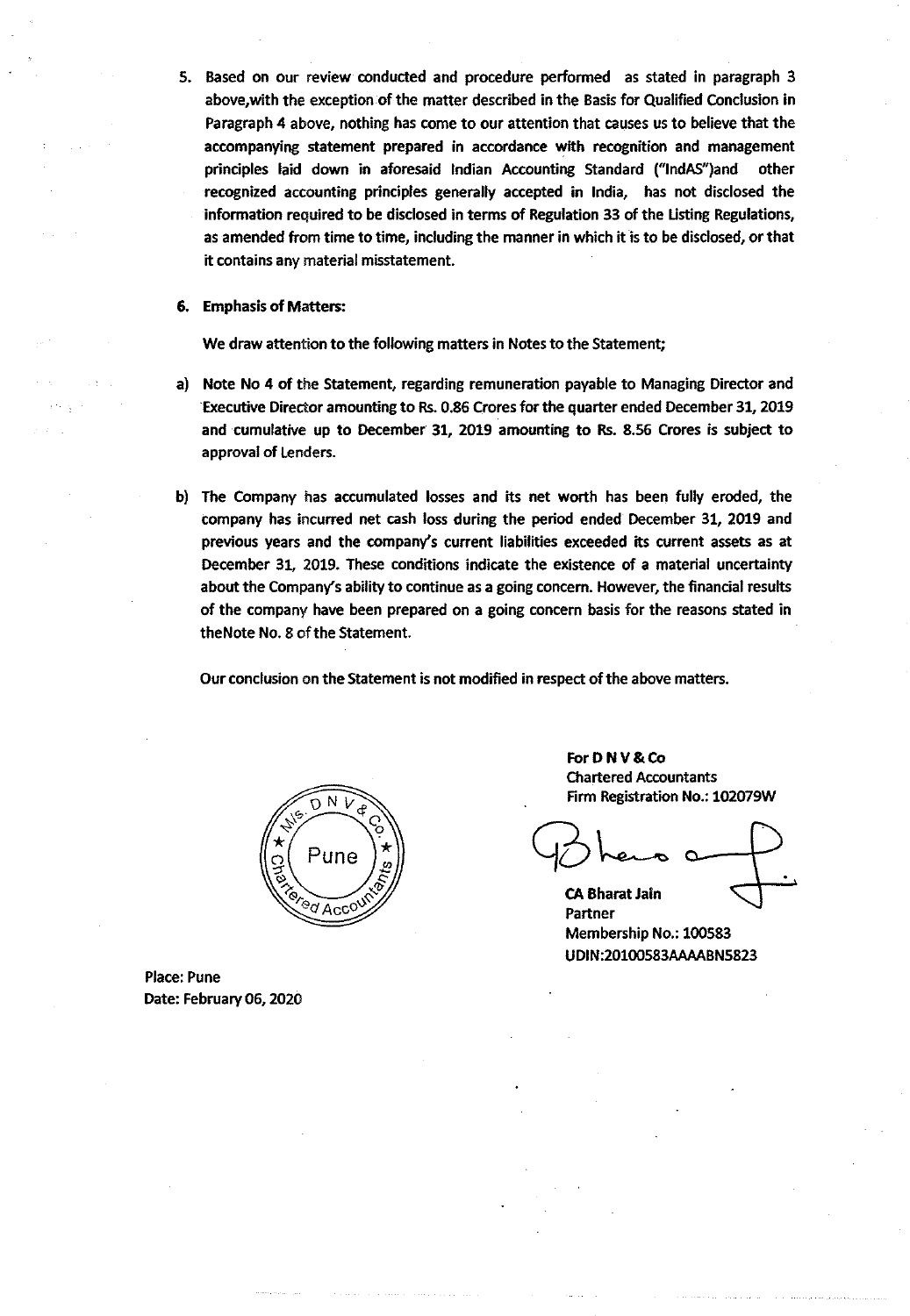., Regd. Office: Lunkad Towers, Viman Nagar, Pune 411 014, Maharashtra. Phone : 020-41434100, Fax : 020-26630779, E-Mail : secretarial@ismt.co.in, Web : www.ismt.com, CIN : L27109PN1999PLC016417

## STATEMENT OF CONSOLIDATED UNAUDITED FINANCIAL RESULTS FOR THE QUARTER AND NINE MONTHS ENDED DECEMBER 31, 2019

|                                          |                                                                                                    |                  |                      | Rs. In Crore     |                  |                   |                                 |  |
|------------------------------------------|----------------------------------------------------------------------------------------------------|------------------|----------------------|------------------|------------------|-------------------|---------------------------------|--|
|                                          |                                                                                                    |                  | <b>Quarter ended</b> | Consolidated     |                  | Nine months ended |                                 |  |
| Sr.<br>No                                | Particulars                                                                                        | Dec. 31,<br>2019 | Sept. 30,<br>2019    | Dec. 31,<br>2018 | Dec. 31,<br>2019 | Dec. 31,<br>2018  | Year ended<br>March 31,<br>2019 |  |
|                                          |                                                                                                    | <b>Unaudited</b> | <b>Unaudited</b>     | <b>Unaudited</b> | <b>Unaudited</b> | <b>Unaudited</b>  | Audited                         |  |
| Income<br>1.                             |                                                                                                    |                  |                      |                  |                  |                   |                                 |  |
|                                          | <b>Revenue from Operations</b>                                                                     |                  |                      |                  |                  |                   |                                 |  |
| <b>Sales of Products</b>                 |                                                                                                    | 398.44           | 427.03               | 671.15           | 1,384.78         | 1,974.23          | 2.577.79                        |  |
|                                          | . Less : Inter Segment Transfers                                                                   | . 68.23          | 71.48                | 142.03           | 224.91           | 458.06            | 541.28                          |  |
|                                          | Inter Division Transfers                                                                           | 15.49            | 21.73                | 22.24            | 65.23            | 65.59             | 86.67                           |  |
|                                          | Sale to Subsidiary Company                                                                         | 15.66            | 19.01                | 29.48            | 64.94            | 98.39             | 126.92                          |  |
| (a) Gross Sales                          |                                                                                                    | 299.06           | 314.81               | 477.40           | 1,029.70         | 1,352.19          | 1822.92                         |  |
|                                          | (b) Other Operating Revenue                                                                        | 5.69             | 6.61                 | 7.88             | 19.42            | 23.16             | 30.71                           |  |
|                                          | (c) Revenue from Operations - Net (a+b)                                                            | 304.75           | 321.42               | 485.28           | 1,049.12         | 1,375.35          | 1,853.63                        |  |
| (d) Other Income                         |                                                                                                    | 2.83             | 4.07                 | 1.66             | 8.60             | 5.26              | 7.39                            |  |
| Total Revenue - (c+d)                    |                                                                                                    | 307.58           | 325.49               | 486.94           | 1,057.72         | 1,380.61          | 1,861.02                        |  |
| $\mathbf{2}$<br><b>Expenses</b>          |                                                                                                    |                  |                      |                  |                  |                   |                                 |  |
|                                          | (a) Cost of Materials Consumed<br>(b) Changes in inventories of finished goods, work -in -progress | 135.11           | 146.09               | 257.57           | 532.55           | 728.89            | 977.65                          |  |
| and stock-in-trade                       |                                                                                                    | 25.26            | 15.86                | (0.25)           | 22.40            | (26.04)           | 10.37                           |  |
|                                          | (c) Employee Benefits Expense                                                                      | 37.10            | 36.37                | 37.84            | 110.96           | 106.22            | 144.58                          |  |
| (d) Finance Costs                        |                                                                                                    | 69.03            | 69.05                | 66.80            | 203,48           | 210.58            | 277.86                          |  |
| (e) Depreciation                         |                                                                                                    | 16,29            | 15.95                | 14.51            | 48.30            | 43.96             | 56.89                           |  |
| (f) Other Expenses                       |                                                                                                    | 89.25            | 101.05               | 159.82           | 310.72           | 479.92            | 605.38                          |  |
| <b>Total Expenses</b>                    |                                                                                                    | 372.04           | 384.37               | 536.29           | 1,228.41         | 1,543.53          | 2,072.73                        |  |
|                                          | 3 Profit / (Loss) before exceptional item and $\tan \{ 1-2 \}$                                     | (64.46)          | (58.88)              | (49.35)          | (170.69)         | (162.92)          | (211.71)                        |  |
|                                          | 4 Exceptional items - a) Foreign Exchange (Gain) / Loss                                            | (10.94)          | (1.02)               | 0.30             | (7.48)           | (6.94)            | 4.92                            |  |
|                                          | b) Depreciation on reclassification of assets held for sale                                        |                  |                      |                  |                  |                   | 20.38                           |  |
|                                          | 5 Profit / (Loss) before $tax(3-4)$                                                                | (53.52)          | (57.86)              | (49.65)          | (163.21)         | (155.98)          | (237.01)                        |  |
| 6 Tax Expenses :                         |                                                                                                    |                  |                      |                  |                  |                   |                                 |  |
| (a) Current Tax<br>(b) Earlier Years Tax |                                                                                                    | (0.05)           | (1.90)               |                  |                  |                   |                                 |  |
|                                          | (c) Deferred Tax (Refer Note No.5)                                                                 |                  |                      |                  | (1.95)           |                   |                                 |  |
| 7 Profit / (Loss) after tax $(5-6)$      |                                                                                                    | (53.47)          | (55.96)              | (49.65)          | (161.26)         | (155.98)          | (237.01)                        |  |
| 8                                        | Other Comprehensive Income (net of tax)                                                            |                  |                      |                  |                  |                   |                                 |  |
|                                          | (a) Items that will not be reclassified to Profit or Loss                                          |                  |                      |                  |                  |                   |                                 |  |
|                                          | Gain on Remeasurement of Defined Benefit Plan                                                      | (0.31)           | (0.26)               | (0.24)           | (0.92)           | (0.58)            | (0.84)                          |  |
|                                          | (b) Items that will be reclassified to Profit or Loss                                              |                  |                      |                  |                  |                   |                                 |  |
|                                          | Foreign Currency Translation Reserve                                                               | (6.21)           | (1.69)               | 2.16             | (2.29)           | 10.39             | 14.30                           |  |
| 9.                                       | Other Comprehensive Income (Net of tax)                                                            | (6.52)           | (1.95)               | 1.92             | (3.21)           | 9.81              | 13.46                           |  |
|                                          | 10 Total Comprehensive Income for the period (7+9)                                                 | (59.99)          | (57.91)              | (47.73)          | (164.47)         | (146.17)          | (223.55)                        |  |
|                                          | Profit / (Loss) attributable to:                                                                   |                  |                      |                  |                  |                   |                                 |  |
|                                          | <b>Equity Shareholders of Parent</b>                                                               | (53.46)          | (56.04)              | (49.65)          | (161.32)         | (155.98)          | (237.00)                        |  |
| Non Controlling Interest                 |                                                                                                    | (0.01)           | 0.08                 | 0.001            | 0.06             | (0.001)           | (0.01)                          |  |
|                                          | Other Comprehensive Income attributable to:                                                        |                  |                      |                  |                  |                   |                                 |  |
|                                          | <b>Equity Shareholders of Parent</b>                                                               | (6.52)           | (1.94)               | 1.92             | (3.21)           | 9.77              | 13.41                           |  |
| Non Controlling Interest                 |                                                                                                    |                  | (0.01)               |                  | 0.001            | 0.04              | 0.05                            |  |
|                                          | Total Comprehensive Income attributable to:                                                        |                  |                      |                  |                  |                   |                                 |  |
|                                          | <b>Equity Shareholders of Parent</b>                                                               | (59.98)          | (57.98)              | (47.74)          | (164.53)         | (146.22)          | (223.59)                        |  |
| Non Controlling Interest                 |                                                                                                    | (0.01)           | 0.07.                | 0.01             | 0.06             | 0.05              | 0.04                            |  |
|                                          | 11 Paid-up Equility Straits Sapital (Face Value of Rs. 5/- per share)                              | 73.25            | 73.25                | 73.25            | 73.25            | 73,25             | 73.25                           |  |
| 13 Earches per share                     | 12 Resepres Excluding Revaluation Reserve<br>о                                                     |                  |                      |                  |                  |                   | (1, 144, 38)                    |  |
| an walks and pune                        | Baffc & Diluted Earnings pershare of Rs.5/- each (Rs) (not<br>s,                                   | (3.65)           | (3.82)               | (3.39)           | (11.01)          | (10.65)           | (16.18)                         |  |
| RECTOR ACC'                              | $\delta$                                                                                           |                  |                      |                  |                  |                   |                                 |  |
|                                          |                                                                                                    |                  |                      |                  |                  |                   |                                 |  |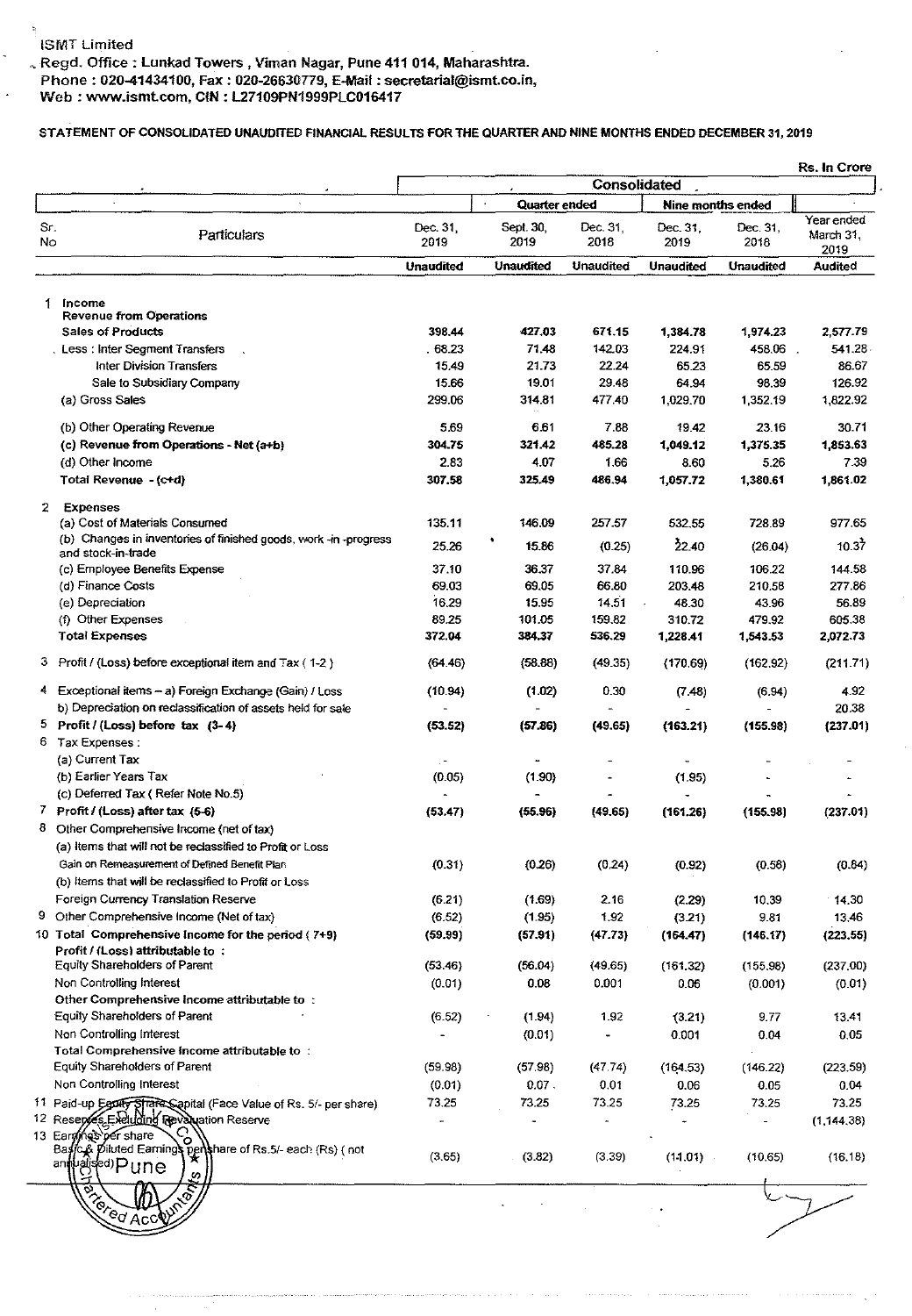#### ISMT Limited

# SEGMENT WISE CONSOLIDATED UNAUDITED FINANCIAL RESULTS FOR THE QUARTER AND NINE MONTHS ENDED DECEMBER 31, 2019.

|    |                                                              |                      |                       |                      |                      |                      | Rs. in Crore   |
|----|--------------------------------------------------------------|----------------------|-----------------------|----------------------|----------------------|----------------------|----------------|
|    |                                                              | Consolidated         |                       |                      |                      |                      |                |
|    |                                                              | Quarter              | Quarter               | Quarter              | Nine Months          | Nine Months          | Year ended     |
| Sr | Particulars                                                  | ended                | ended                 | ended                | ended                | ended                | March 31,      |
| No |                                                              | December<br>31, 2019 | September<br>30, 2019 | December<br>31, 2018 | December<br>31 2019  | December<br>31, 2018 | 2019           |
|    |                                                              | <b>Unaudited</b>     | <b>Unaudited</b>      | <b>Unaudited</b>     | <b>Unaudited</b>     | Unaudited            | <b>Audited</b> |
|    |                                                              |                      |                       |                      |                      |                      |                |
| 1  | <b>Segment Revenue</b>                                       |                      |                       |                      |                      |                      |                |
|    | a) Gross Sales - Tube                                        | 271.28               | 282.02                | 377.02               | 946.40               | 1.124.68             | 1,558.28       |
|    | Less: Inter Division                                         | 15.49                | 21.73                 | 22.24                | 65.23                | 65.59                | 86.67          |
|    | : Sale to Subsidiary Companies                               | 15.66                | 19.01                 | 29.48                | 64.94                | 98.39                | 126.92         |
|    | Sub total                                                    | 240.13               | 241.28                | 325.30               | 816.23               | 960.70               | 1,344.69       |
|    | b) Gross Sales - Steel                                       | 127.16               | 145.01                | 294.13               | 438.38               | 849.55               | 1,019.51       |
|    | Less: Inter Segment                                          | 68.23                | 71.48                 | 142.03               | 224.91               | 458.06               | 541.28         |
|    | Sub total                                                    | 58.93                | 73.53                 | 152.10               | 213.47               | 391.49               | 478,23         |
|    | 2 Total Segment Revenue                                      | 299.06               | 314.81                | 477.40               | 1,029.70             | 1,352.19             | 1,822.92       |
|    | <b>Segment Results</b>                                       |                      |                       |                      |                      |                      |                |
|    | Profit / ( Loss) after Depreciation and Before Finance Costs |                      |                       |                      |                      |                      |                |
|    | & Exceptional items. Unallocable income (net) and Tax.       |                      |                       |                      |                      |                      |                |
|    | a) Tube                                                      | 8.61                 | 8.68                  | 14.91                | 36.61                | 29.50                | 49.25          |
|    | b) Steel *                                                   | (3.57)               | (0.34)                | 1.61                 | (4.33)               | 16.05                | 13.57          |
|    | Total                                                        | 5.04                 | 834                   | 16,52                | 32.28                | 45.55                | 62.82          |
|    | Less: Finance Costs                                          | 69.03                | 69.05                 | 66.80                | 203.48               | 210.58               | 277.86         |
|    | : Exceptional items - Foreign Exchange (Gain) / Loss         | (10.94)              | (1.02)                | 0.30                 | (7.48)               | (6.94)               | 4.92           |
|    | : Depreciation on reclassification of assets held for sale   |                      |                       |                      |                      |                      | 20.38          |
|    | Add : Unallocable Income<br>(Net of Unallocable Expenses)    | (0.47)               | 1.83                  | 0.93                 | 0.51                 | 2.11                 | 3.33           |
|    | Total Profit / (Loss) Before Tax                             | (53.52)              | (57.86)               | (49.65)              | (163.21)             | (155.98)             | (237.01)       |
|    | Less: Tax Expenses                                           |                      |                       |                      |                      |                      |                |
|    | <b>Current Tax</b>                                           |                      |                       |                      |                      |                      |                |
|    | Earlier years Tax<br>Deferred Tax (Refer Note No.5)          | (0.05)               | (1.90)                |                      | (1.95)               |                      |                |
|    | 3 Total Profit / (Loss) After Tax                            | (53.47)              | (55.96)               | (49.65)              | (161.26)             | (155.98)             | (237.01)       |
|    | <b>Capital Employed</b><br><b>Segment Assets</b>             |                      |                       |                      |                      |                      |                |
|    | a) Tube                                                      | 1,413.01             | 1,433.78              | 1,476.81             | 1,413.01             | 1,476.81             | 1,493.90       |
|    | b) Steel *                                                   | 367.71               | 407.78                | 412.84               | 367.71               | 412.84               | 393.00         |
|    | c) Unallocable                                               | 635.25               | 568.56                | 604.07               | 635.25               | 604.07               | 556.00         |
|    | <b>Total Assets</b>                                          | 2,415.97             | 2,410.12              | 2,493.72             | 2,415.97             | 2,493.72             | 2,442.90       |
|    | <b>Segment Liabilities</b>                                   |                      |                       |                      |                      |                      |                |
|    | a) Tube                                                      | 188.95               | 181.33                | 123.36               | 188.95               | 123.36               | 131.38         |
|    | b) Steel                                                     | 52.81                | 44.38                 | 84.50                | 52.81                | 84.50                | 59.72          |
|    | c) Unallocable<br><b>Total Liabilities</b>                   | 3,208.37<br>3,450.13 | 3 158.58<br>3,384.29  | 3,078.21<br>3,286.07 | 3,208.37<br>3,450.13 | 3,078.21<br>3,286.07 | 3,121.52       |
|    |                                                              |                      |                       |                      |                      |                      | 3,312.62       |



/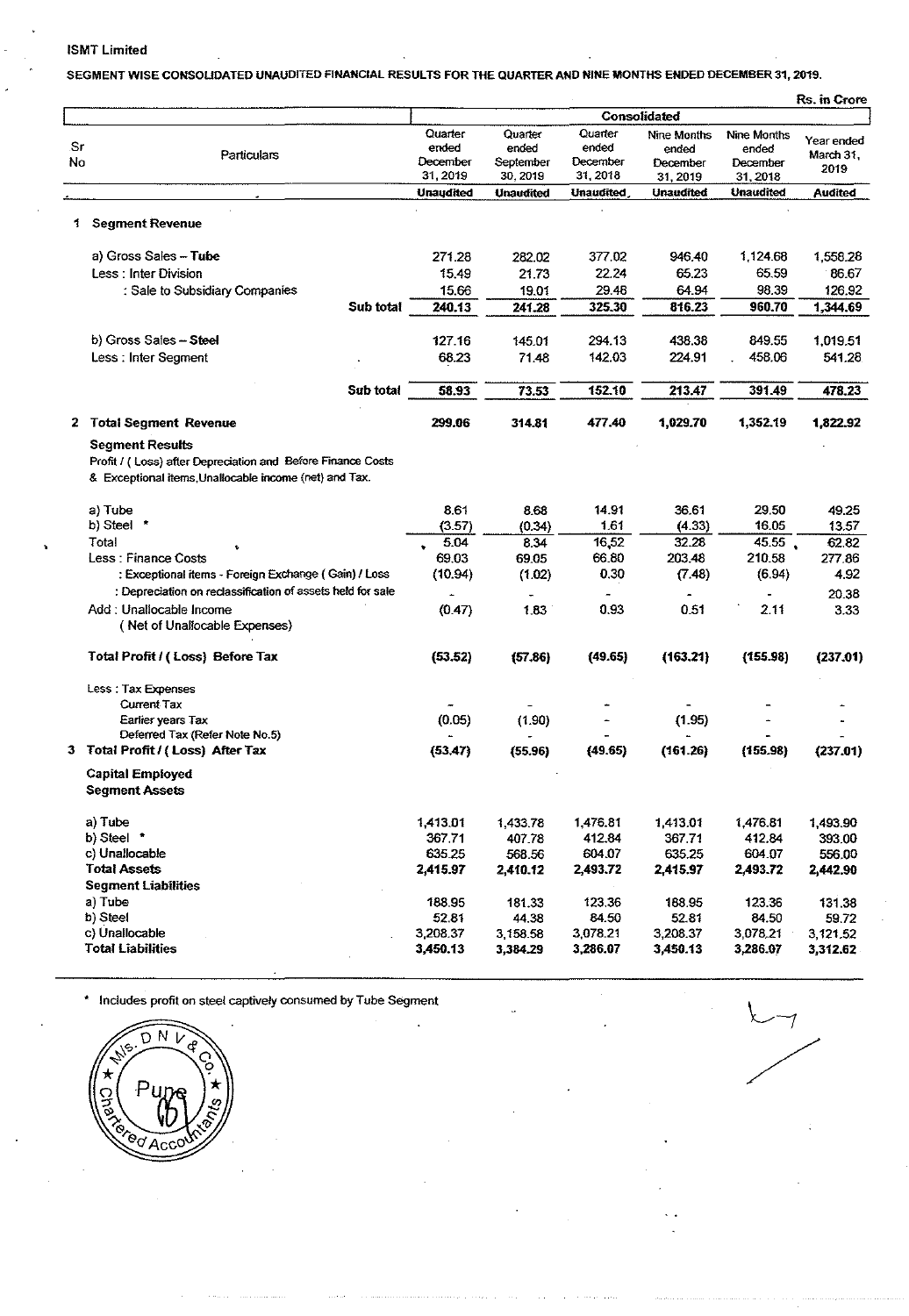NOTES ON CONSOLIDATED UNAUDITED FINANCIAL RESULTS FOR THE QUARTER AND NINE MONTHS ENDED DECEMBER 31, 2019.

- 1. The Parent Company had exercised the option as per Para 46A inserted in the AS-11 for treatment of exchange difference on long term monetary liabilities and opted to avail exemption as per para D13AA of lnd AS 101 "First -time Adoption of Indian Accounting Standards". Accordingly, Exchange Loss of Rs. 3.05 Crore for the quarter ended December 31, 2019 and Rs. 7.00 Crore for the nine months ended December 31, 2019 has been adjusted to the respective Property, Plant & Equipment
- 2. i) Maharashtra Electricity Regulatory Commission (MERC) had disallowed Parent Company's petition regarding banking of energy facility under Energy Banking Agreement (EBA) vide its orders dated June 20, 2014 and January 12, 2015. The Parent Company filed an appeal before the Appellate Tribunal For Electricity (APTEL) against the said order and the same has been dismissed by the APTEL vide their order dated April 1, 2016. The Parent Company's appeal, challenging the APTEL order is pending before the Hon'ble Supreme Court The Parent Company had accrued EBA benefit aggregating to Rs. 49.97 Crore up to March 31, 2014, of which amount outstanding as on December 31, 2019 is Rs. 39.53 Crore, representing excess energy charges paid to Maharashtra State Electricity Distribution Company Limited (MSEDCL) on account of non-availability of banking of energy facility. There has been no further accrual since April 1, 2014 on account of suspension of operation of power plant.

Being a sub-judice matter, it is not possible to reasonably or reliably determine the recoverable amount; hence the receivable from MSEDCL is measured on the reporting date at the carrying amount of Rs.39.53 Crore. The financial effect, if any, of the same on consolidated net loss for the quarter and nine months ended December 31, 2019, is not ascertainable.

ii) Considering prevailing uncertainties of running the 40 MW Captive Power Project (CPP) at Chandrapur, Maharashtra or disposing it as going concern or otherwise and pending outcome of supreme court decision as referred above, it is not possible to reasonably or reliably determine the recoverable amount and consequently to ascertain whether there is any impairment of the CPP as required by lnd AS 36 "Impairment of Assets". Hence the aforesaid asset is measured as at December 31 ,2019 at the carrying amount of Rs 234.12 Crore. The financial effect, if any, of the same on consolidated net loss for the quarter and nine months ended December 31, 2019 is not· ascertainable.

- 3. Employee Benefits Expense includes remuneration payable to the Managing Director and Executive Director of the Parent Company for the quarter ended December 31, 2019 of Rs. 0.86 Crore ( Rs. 8.56 Crore cumulative up to December 31, 2019) is subject to approval of lenders.
- 4. As per lnd AS- 12 "Income Tax", Minimum Alternate Tax (MAT) credit (unused tax credit) is regarded as Deferred Tax Assets and the same shall be recognised to the extent that it has become probable that future taxable profit will be available against which the unused tax credit can be utilised. In view of Business uncertainties and pending debt Resolution, it is difficult for the Parent Company to fairly ascertain the probable future taxable profit against which MAT Credit can be utilized. Accordingly, the unabsorbed MAT credit of Rs. 82.05 Crore as at December 31, 2019, if any, shall be charged in the Statement of Profit and Loss to the extent it lapses in the respective years. The Parent Company is in the process of evaluating the options permitted under section 115BAA of the income Tax Act, 1961 as introduced by the Taxation laws (Amendment) ordinance, 2019, including the impact of the proposed restructuring of the debt. The financial effect, if any, of the same on consolidated net Joss for quarter and nine months ended December 31, 2019 is not ascertainable.
- 5. Deferred Tax Asset in respect of carried forward losses is recognized to the extent of Deferred Tax Liability.
- 6. Consequent to RBI Circular dated February 12, 2018 the lenders of the Parent Company have decided to explore assignment of debt as a Resolution Plan. Accordingly, Banks holding about 71 % of the principal debt have assigned their debt to Asset Reconstructing Companies (ARCs) while Banks holding most of the remaining debt are also pursuing the process for assignment of debt to ARCs. ARCs in turn are expected to restructure the debt on a sustainable basis which inter alia could necessitate downsizing of debt including interest. Majority of lenders have signed Inter D N Declitor Agreement (ICA) in line with RBI guidelines agreeing to restructure the debt. There has been a substantial progress on the Resolution Plan agreed to by the Banks and restructuring procedus is also initiated by the Parent Company for the debt. Notwithstanding the pending restructuring of debt and balance confirmations from lenders, interest on the loans has been provided as per the terms of sanction letters of the respective banks on simple interest basis  $\epsilon$  ) and the contract of the contract of the contract of the contract of the contract of the contract of the contract of the contract of the contract of the contract of the contract of the contract of the contract of th  $\mathcal{L}$  . The set of the set of the set of the set of the set of the set of the set of the set of the set of the set of the set of the set of the set of the set of the set of the set of the set of the set of the set of t

 $\mathcal{L}$  =  $\mathcal{L}$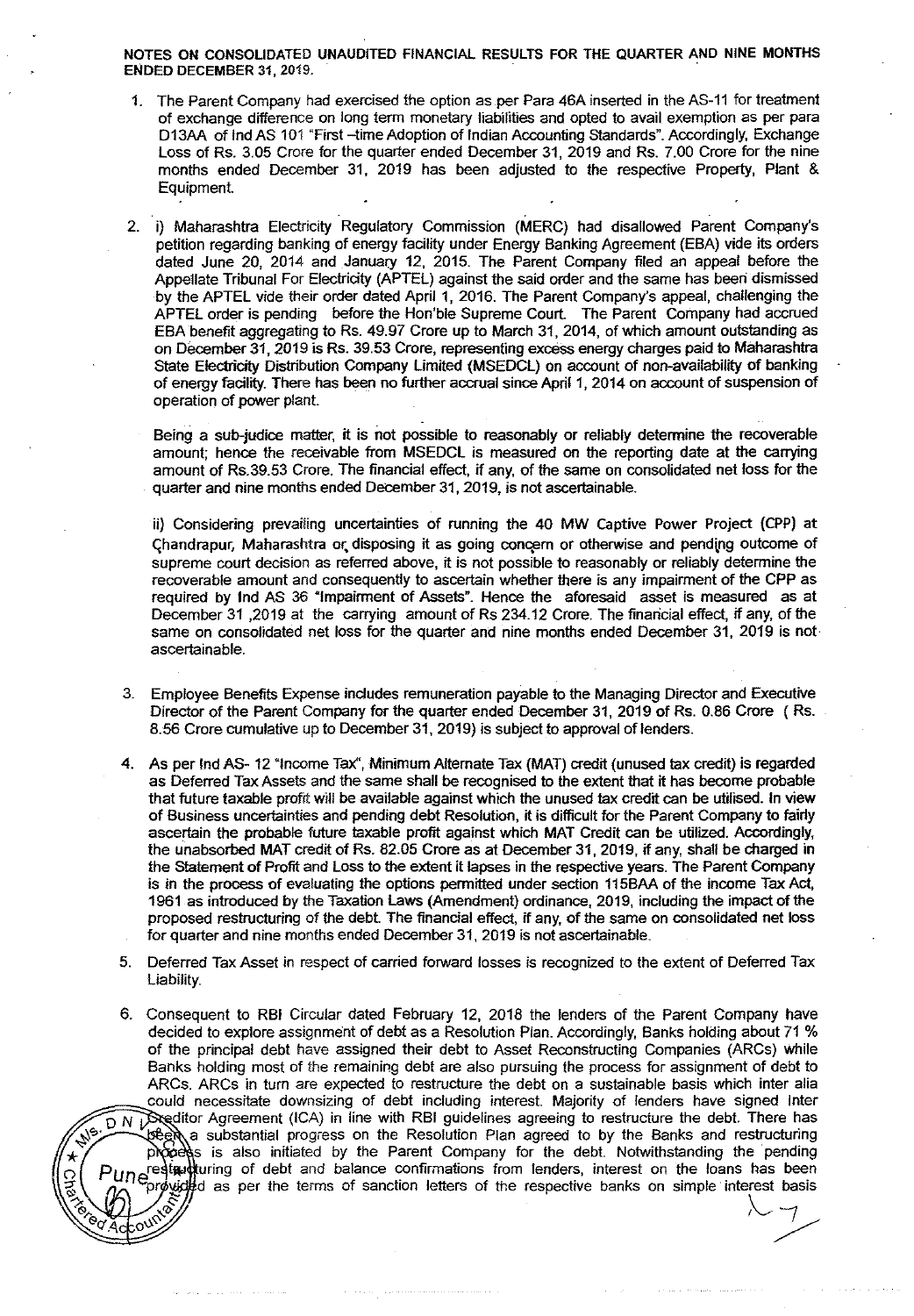(excluding overdue I penal and compounding of interest). In view of restructuring exercise, occurrence of such interest though unascertained, however the same has been provided out of abundant precaution. The financial effect of non provision of overdue / penal and compounding of interest, if any, on consolidated net loss for the quarter and nine months ended December 31, 2019 is not ascertainable.

- 7. As a result of various measures taken by the Group, Revenue and EBIDT of the Group has been continuously improving on year to year basis since financial year 2015-16 onwards. The EBIDT for the nine months ended December 31, 2019 is Rs. 81.09 Crore. The levy of anti-dumping duty by the Government of India on import of tubes from China and pick-up in demand are some of other factors resulting in increase in Revenue and EBIDT. There has also been a substantial progress on the Resolution Plan agreed to by the Banks of the Parent Company. Accordingly the Group has continued to prepare its consolidated financial results on 'Going Concern Basis'.
- 8. Tridern Port and Power Company Private Limited (TPPCL), the wholly owned subsidiary of the Parent Company, along with its subsidiaries had proposed to set up a thermal power project and captive port in Tamil Nadu. TPPCL had obtained the approvals for the projects including acquisition of land but no construction activity had commenced.

HoWever, on account of subsequent adverse developments, the TPPCL had decided not to pursue these projects. There has been negligible interest from the potential buyers due to present power sector scenario. TPPCL has also unsuccessfully tried to sell the freehold land since there were no takers for the project

Considering premature status of the project, prevailing power sector scenario, ongoing litigations, the various alternative usage of land of the project and inability to successfully pursue the sale of the project or its freehold land, it is not possible to reasonably or reliably determine the recoverable amount and consequently to ascertain whether there is any impairment of the amount invested in the project as required by lnd AS 36 "Impairment of Assets" and hence the aforesaid asset is measured as at December 31 ,2019 at the carrying amount of Rs 104.56 Crore. The financial effect, if any, of the same on consolidated net loss for the quarter and nine months ended December 31, 2019 is not astertainable.

- 9. The Group has adopted modified retrospective approach as per Para C 8 (c) (ii) of "ind AS 116 Leases· to its leases, effective April 1, 2019. As on the date of initial application, the lease liability is measured at the present value of remaining lease payments and right- of -use (ROU) asset has been recognised at an amount equal to the lease liability. In consolidated financial results for the current period, operating Lease expenses has changed to depreciation cost for the ROU assets and finance cost for interest accrued on lease liability. The effect of adoption of Ind AS 116 on the consolidated results for the quarter and nine months ended December 31, 2019 is not material. To this extent, performance for the current quarter and nine months ended December 31, 2019 is not comparable with the previous results.
- 10. The comparative figures have been regrouped and reclassified to meet the current quarter's I years classification.
- 11. The above results have been reviewed by the Audit Committee and approved by the Board of Directors at their meetings held on February 06, 2020. The Statutory Auditors of the Company have carried out a "Limited Review "of the results for the quarter and nine months ended December 31, 2019.

For **ISMT Limited** 

 $\sim$  7,

Rajiv Goel Chief Financial Officer

Place: Pune Date: February 06, 2020

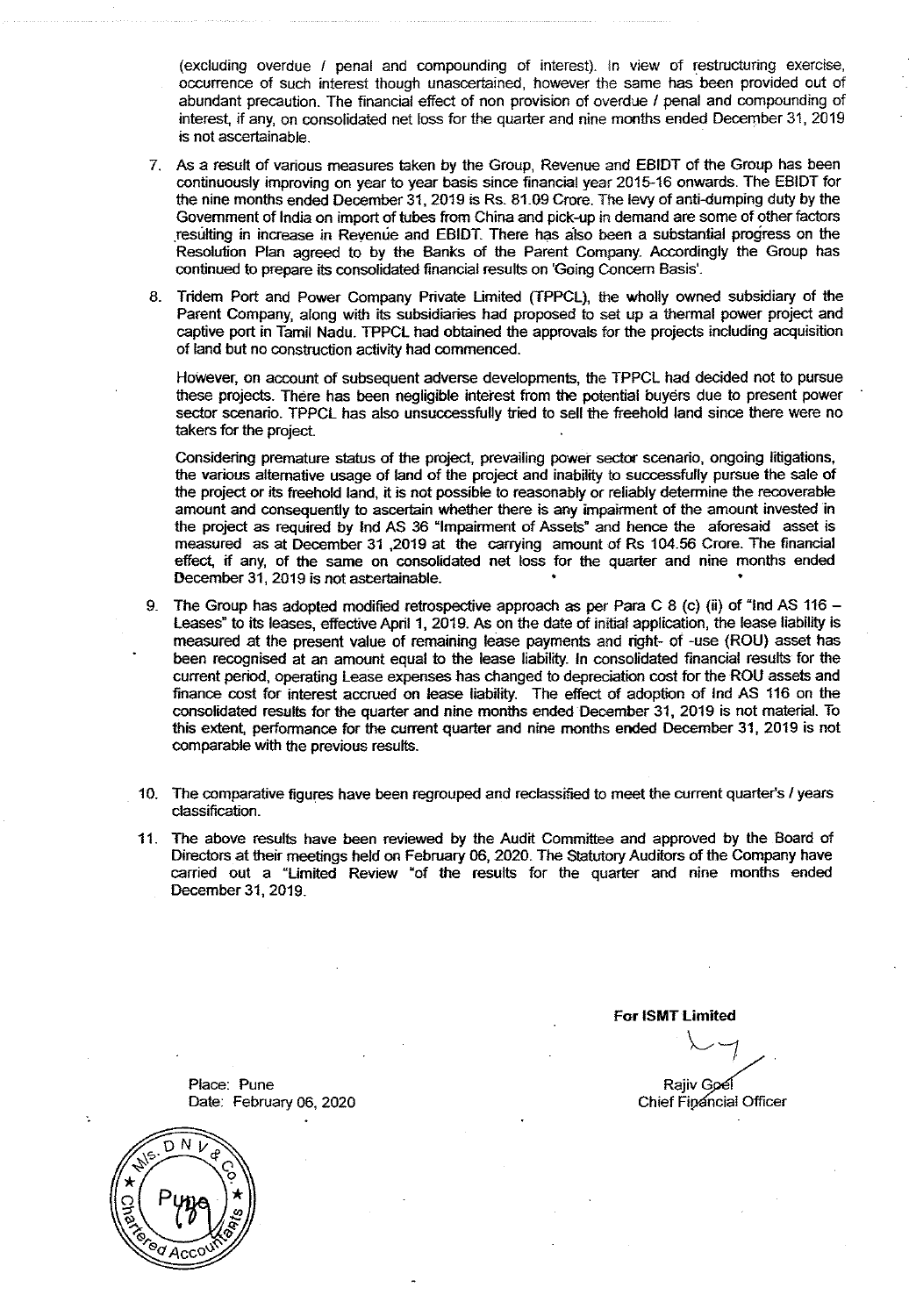# $\Box$  N V &  $\rm{Co}$  Chartered Accountants

Ŷ.

Independent Auditor's Review Report on Consolidated Unaudited Financial Results for the quarter and nine months ended December 31;2019 of ISMT Umited Pursuant to the Regulation 33 of the SEBI (Usting Obligations and Disclosure Requirements) Regulations, 2015

To,

The Board of Directors,

#### ISMT Umited.

- 1. We have reviewed the accompanying Statement of Consolidated Unaudited Financial Results ("the Statement") of ISMT limited ("the Parent")and its subsidiaries (the Parent and its subsidiaries together referred to as "the Group") for the quarter and nine months ended December 31, 2019 ("the Statement")being submitted by the Parent pursuant to the requirement of Regulation 33 of the SEBI (listing Obligations and Disclosure Requirements) Regulations, 201S, as amended ('listing Regulations'), which has been initialed by us for the purpose of identification. Attention is drawn to the fact that the consolidated figures for the corresponding quarter and nine months ended December 2018 as reported in these unaudited consolidated financial results have been approved by the Parent's Board of Directors, but have not been subjected to review.
- 2. The Statement, which is the responsibility of the Parent Company's management and approved by the Board of Directors in their respective meeting held on February 6, 2020 has been prepared in accordance with the recognition and measurement principles laid down in Indian Accounting Standard (lnd AS) 34 "Interim Financial Reporting" prescribed under Section 133 of the Companies Act, 2013 read with relevant rules issued thereunder and other accounting principles generally accepted in India. Our responsibility is to express a conclusion on the Statement based on our review.
- 3. We conducted our review of the Statement in accordance with the Standard on Review Engagements (SRE) 2410 "Review of Interim Financial Information Performed by the Independent Auditor of the Entity", issued by the Institute of Chartered Accountants of India. This standard requires that we plan and perform the review to obtain moderate assurance as to whether the statement is free of material mis-statement. A review of interim financial information consists of making inquiries, primarily of persons responsible for financial and accounting matters, and applying analytical and other review procedures. A review is substantially less in scope than an audit conducted in accordance with Standards on Auditing and consequently does not enable us to obtain assurance that we would become aware of all significant matters that might be identified in an audit. Accordingly, we do not express an audit opinion.

We also performed procedures in accordance with the circular issued by the SEBI under Regulation 33 (8) of the SEBI (Listing Obligations and Disclosure Requirements) Regulations,<br>  $\sqrt{5. D N}$  /  $\sqrt{20.5}$ , as amended, to the extent applicable.  $\partial \mathcal{X}$ , as amended, to the extent applicable.

 $\heartsuit$  14/2, Mahalaxmi Ind. Estate, D. Shivner Road, Lower Parel, Mumbai - 400 013. India. Tel # +91-22-6149 1000 Branch: Pune

www.dnyea.com

 $\sum_{n=1}^{\infty}$   $\begin{pmatrix} Pung \\ \frac{1}{2} \end{pmatrix}$   $\begin{pmatrix} \frac{1}{2} \\ \frac{1}{2} \end{pmatrix}$ 

 $\sqrt[6]{\mathcal{A}_{\text{CC}}}$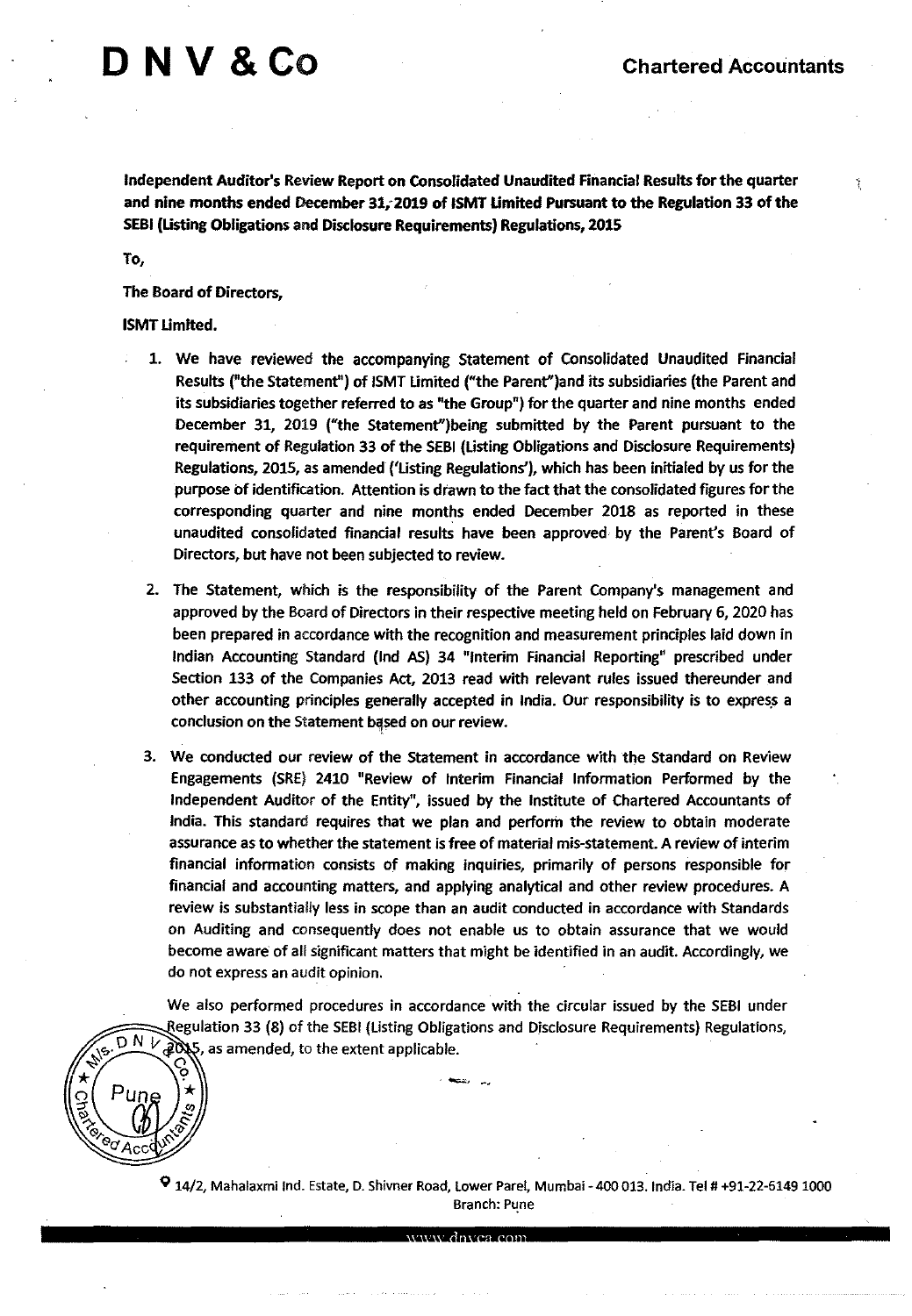- 4. The Statement includes the results of the following entities:
- **List of Subsidiaries:**

ISMT Enterprises S.A luxembourg, Structo Hydraulics AB Sweden, ISMT Europe AB Sweden, Tridem Port and Power Company Private Limited., Nagapattinam Energy Private Limited., Best Exim Private Limited., Success Power and lnfraprojects Private Limited, Marshal Microware Infrastructure Development Company Private Limited., PT ISMT Resources - Indonesia, Indian Seamless Inc. USA.

#### 5. Basis for qualified Conclusion:

- a) The Parent Company has outstanding Minimum Alternate Tax (MAT) entitlement, classified as Deferred Tax Asset as per lnd AS- 12, Income Taxes, of Rs. 82.05 Crores as on December 31, 2019. Taking into consideration the loss during the period ended December 31, 2019 and carried forward losses under the Income Tax, in our opinion, it is not probable that the MAT entitlement can be adjusted within the specified period against the future taxable profits under the provisions of Income Tax Act 1961. In view of the same, in our opinion, the MAT entitlement cannot be continued to be recognised as an asset in terms of lnd AS-12. Nonwriting off of the same has resulted in understatement of consolidated net loss for the quarter and nine months ended December 31, 2019 and overstatement of other equity by Rs.82.05 Crores.
- b) The Parent Company had recognized claim in earlier years, of which outstanding balance as on December 31, 2019 is Rs. 39.53 Crores, against Maharashtra State Electricity Distribution Company ltd. (MSEDCL) for non-implementation of Energy Banking Agreement. The Parent Company had appealed to Appellate Tribunal (APTEL) against the order passed by Maharashtra Electricity Regulatory Commission (MERC) and the same has been dismissed by the APTEL The Parent Company has preferred appeal before the Hon'ble Supreme Court against the order of APTEL The realization of this claim is contingent and dependent upon the outcome of the decision of the Supreme Court. In our opinion the recognition of above claim, being contingent asset in nature, is not in conformity with lnd AS-37, "Provisions, Contingent liabilities and Contingent assets". Recognition of the above claim has resulted in overstatement of other equity by Rs.39.S3 Crores as at December 31, 2019. Refer Note No. 2 (i) of the Statement.
- c) The Parent Company is unable to determine the recoverable value of 40 MW captive Power Project (CPP) at Chandrapur, Maharashtra for the reasons stated in Note No 2(ii) of the Statement; hence, the CPP is measured on December 31, 2019 at the canrying amount of Rs. 234.12 Crores and impairment loss, if any, is not recognised as required by lnd AS 36 "Impairment of the Assets". In view of the aforesaid, we are unable to determine the impact of the same, if any, on the consolidated net loss for the quarter andnine months ended December 31, 2019 and other equity as on that date.

d) The Group is unable to determine the recoverable. value of thermal power project and captive port (TPP) at Tamilnadu for the reasons stated in Note No. 8 of the Statement.<br>  $\sqrt{2^{16}-1}$  Rence, the TPP is measured on December 31, 2019 at the carrying amount of Rs. 104 SE Nence, the TPP is measured on December 31, 2019 at the carrying amount of Rs. 104.56  $\mathcal{L}$ фres and impairment loss, if any, is not recognised as required by Ind AS 36 "Impairment of Assets". In view of the aforesaid, we are unable to determine the impact of the same, if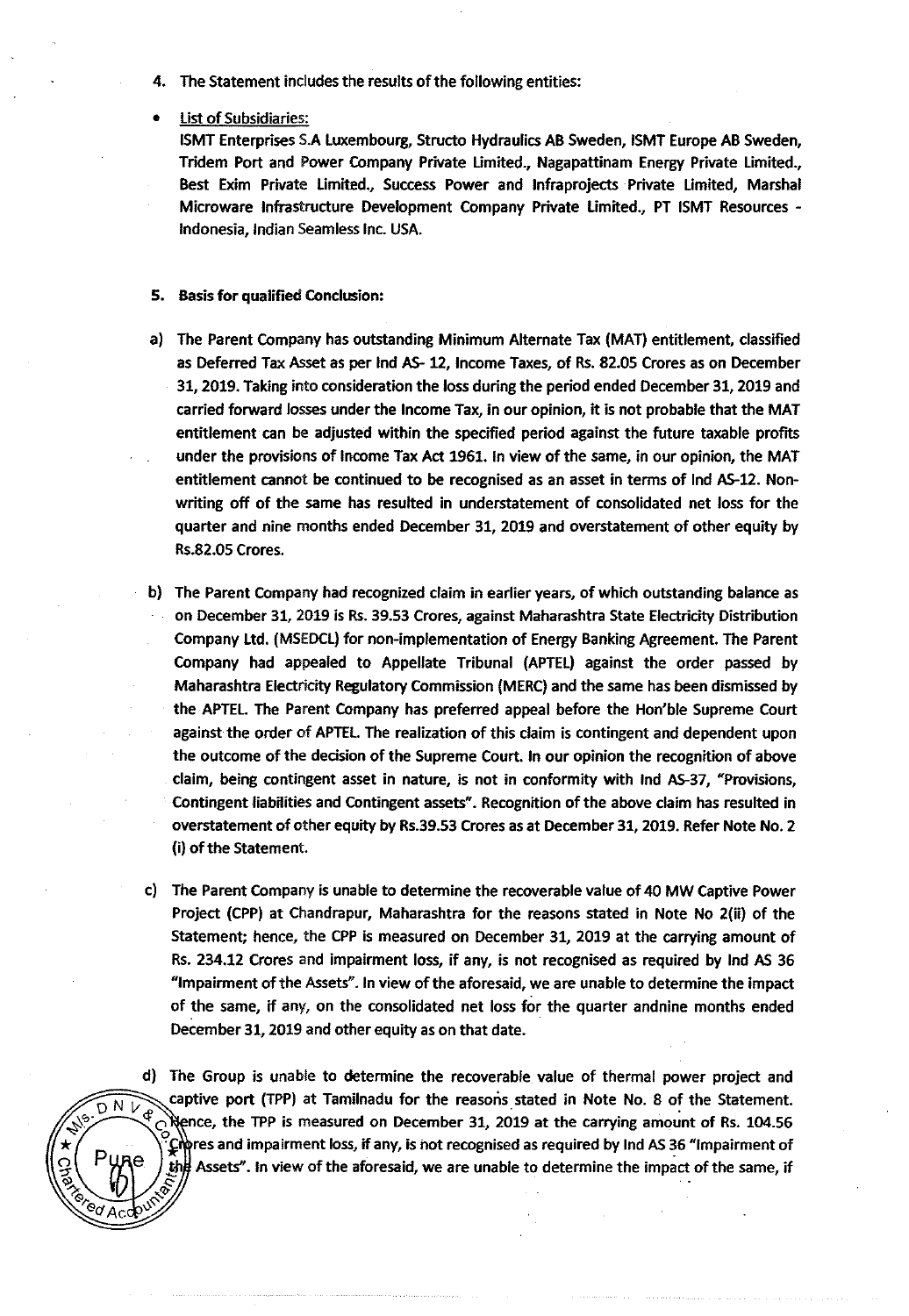any, on the consolidated net loss for the quarter and nine months ended December 31, 2019 and other equity as on that date.

- e) Pending approval/ sanction of debt restructuring scheme by lenders and balance confirmation from majority of lenders, the Parent Company has not provided for the overdue /penal interest, if any for the reason stated in Note No. 6 of the Statement. The quantum and its impact, if any, on the consolidated net loss for the quarter and nine months ended December 31, 2019 and other equity as on that date is unascertainable.
- 6. Based on our review conducted and procedure performed as stated in paragraph 3 above, with the exception of the matter described in the Basis for Qualified Conclusion Paragraph Sabove, nothing has come to our attention that causes us to believe that the accompanying statement prepared in accordance with recognition and management principles laid down in aforesaid Indian Accounting Standard ("lndAS") and other recognized accounting principles generally accepted in India, has not disclosed the information required to be disclosed in terms of Regulation 33 of the Usting Regulations, as amended, including the manner in which it is to be disclosed, or that it contains any material misstatement.
- 7. Emphasis of Matters:

We draw attention to the following matters in the Notes to the Statement:

- a) Note No. 3 of the Statement, regarding remuneration to Managing Director and Executive Director of the Parent Company amounting to Rs. 0.86 Crores for the quarter ended December 31, 2019 (Rs. 8.56 Crores cumulative up to December 31, 2019) is subject to approval of lenders.
- b) The Group has accumulated losses and its net worth has been fully eroded, the Group has incurred net cash loss during the period ended December 31, 2019 and previous years and the Group's current liabilities exceeded its current assets as at the balance sheet date. These conditions indicate the existence of a material uncertainty about the Group's ability to continue as a going concern. However, the consolidated financial statements of the Group have been prepared on a going concern basis for the reasons stated in the Note No. 7 of the Statement.

Our conclusion on the Statement is not modified in respect of the above matters.

#### 8. Other Matters:

The consolidated unaudited financial results includes the interim financial information/ financial results of tensubsidiaries which have not been reviewed/audited by their auditors, whose unaudited interim financial information/ financial results reflect total revenue of Rs.21.89 Crores and Rs.82.98 Crores, total net profit/(loss) after tax of Rs. (2.02) Crores and Rs.(2.93} Cores, total comprehensive income/{ loss) of Rs.(2.02)Crores and Rs.(2.93)Crores for the quarter and nine months ended December 31, 2019 respectively.These unaudited . financial information/ financial results have been approved and furnished to us by the management. Our conclusion, in so far as it relates to the affairs of these subsidiaries, is based solely on such unaudited financialinformation/ financial results. According to the information and explanations given to us by the Management, these interim financial information / financial results are not material to the Group.